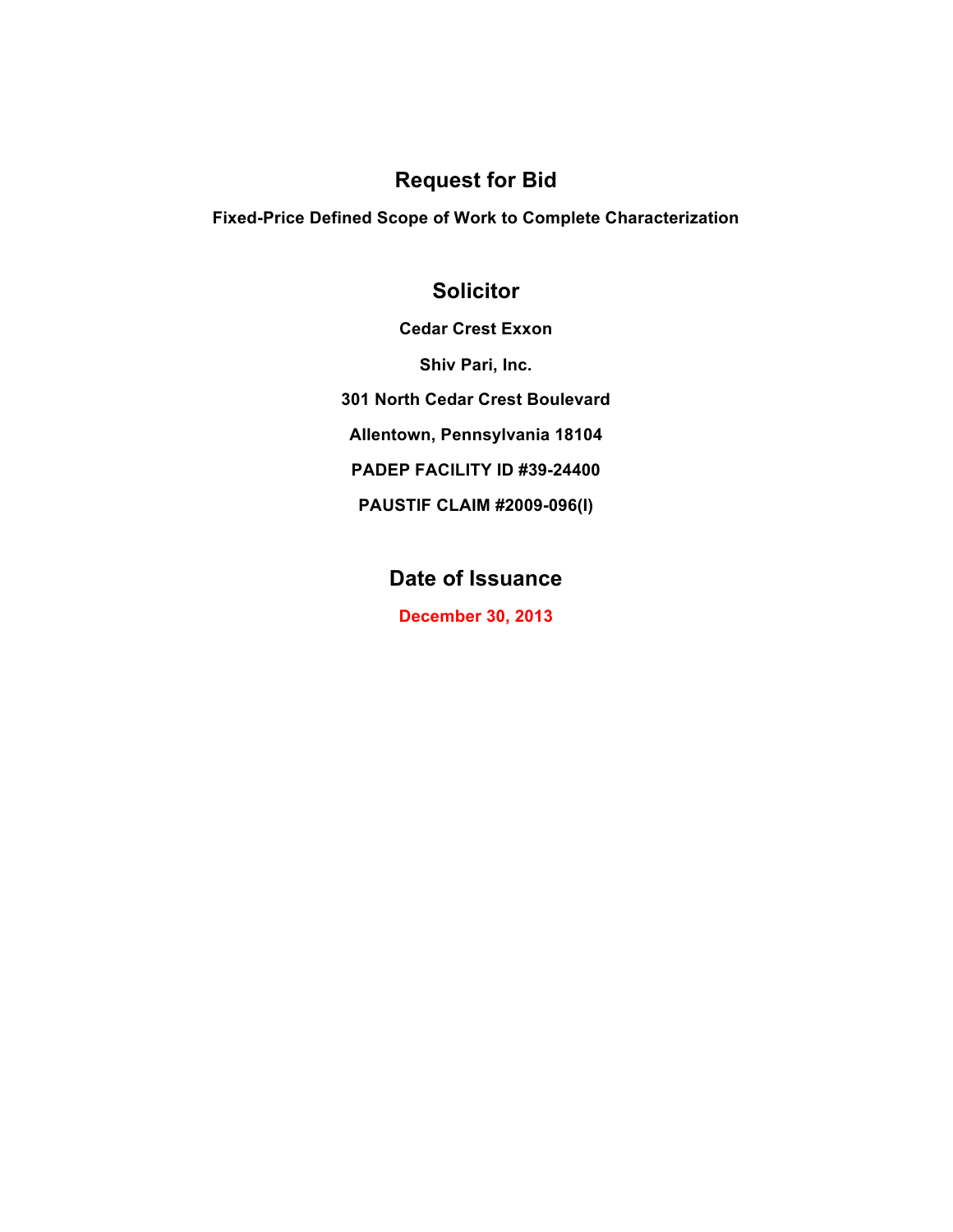# **Table of Contents**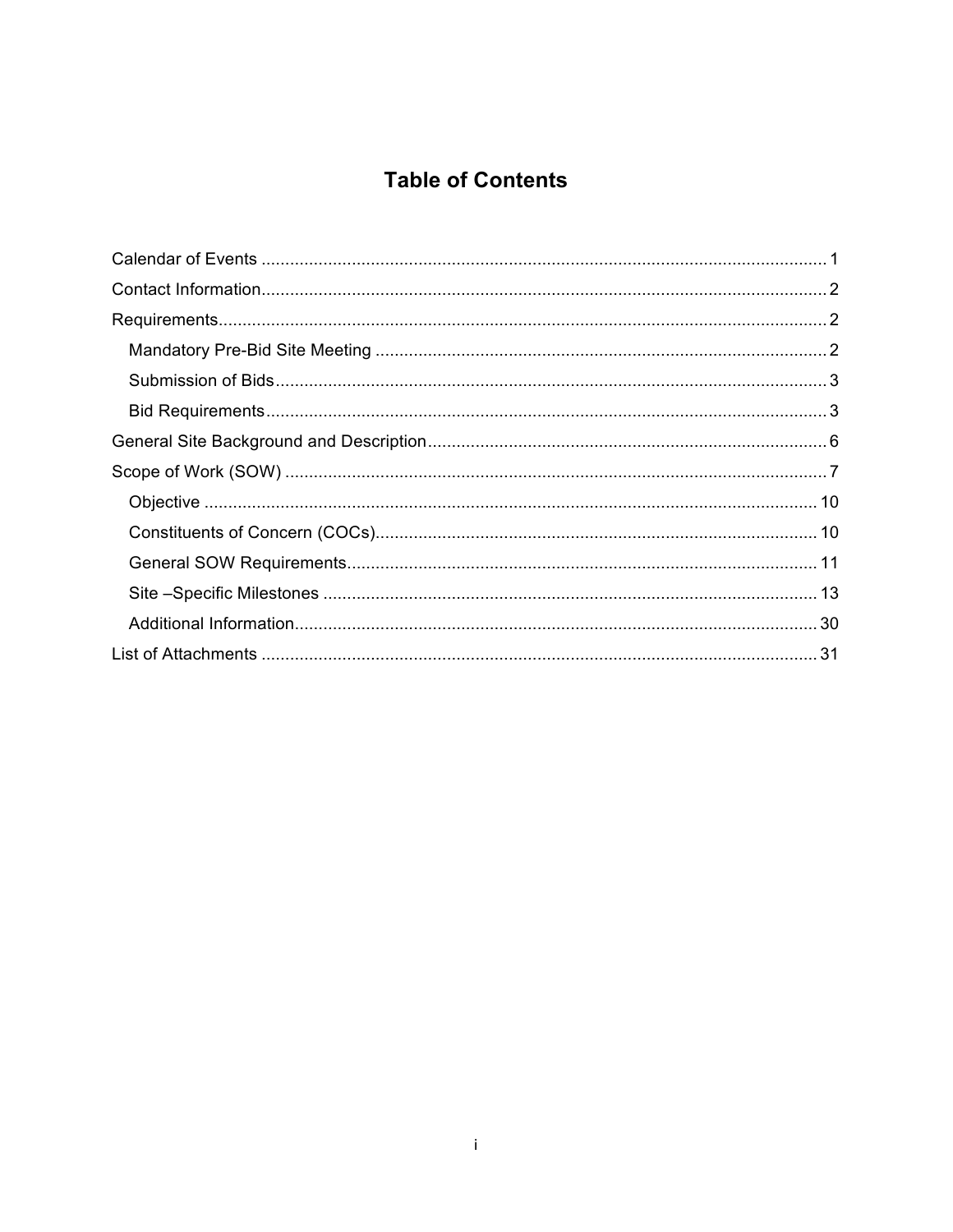The Pennsylvania Underground Storage Tank Indemnification Fund (PAUSTIF), on behalf of the claimant who hereafter is referred to as the Client or Solicitor, is providing this Request for Bid (RFB) to prepare and submit a bid to complete the Scope of Work (SOW) for the referenced site. The Solicitor has an open claim with the PAUSTIF and the corrective action work will be completed under this claim. Reimbursement of Solicitor-approved, reasonable and necessary costs up to claim limits for the corrective action work described in this RFB will be provided by PAUSTIF. Solicitor is responsible to pay any applicable deductible and/or proration.

Each bid response will be considered individually and consistent with the evaluation process described in the PAUSTIF Competitive Bidding Fact Sheet, which can be downloaded from the PAUSTIF website http://www.insurance.pa.gov.

| <b>Activity</b>                             | Date and Time               |
|---------------------------------------------|-----------------------------|
| Notification of Intent to Attend Site Visit | January 10, 2014 by 5 p.m.  |
| Mandatory Pre-Bid Site Visit                | January 14, 2014 at 10 a.m. |
| Deadline to Submit Questions                | January 23, 2014 by 5 p.m.  |
| <b>Bid Due Date and Time</b>                | January 30, 2014 by 3 p.m.  |

### **Calendar of Events**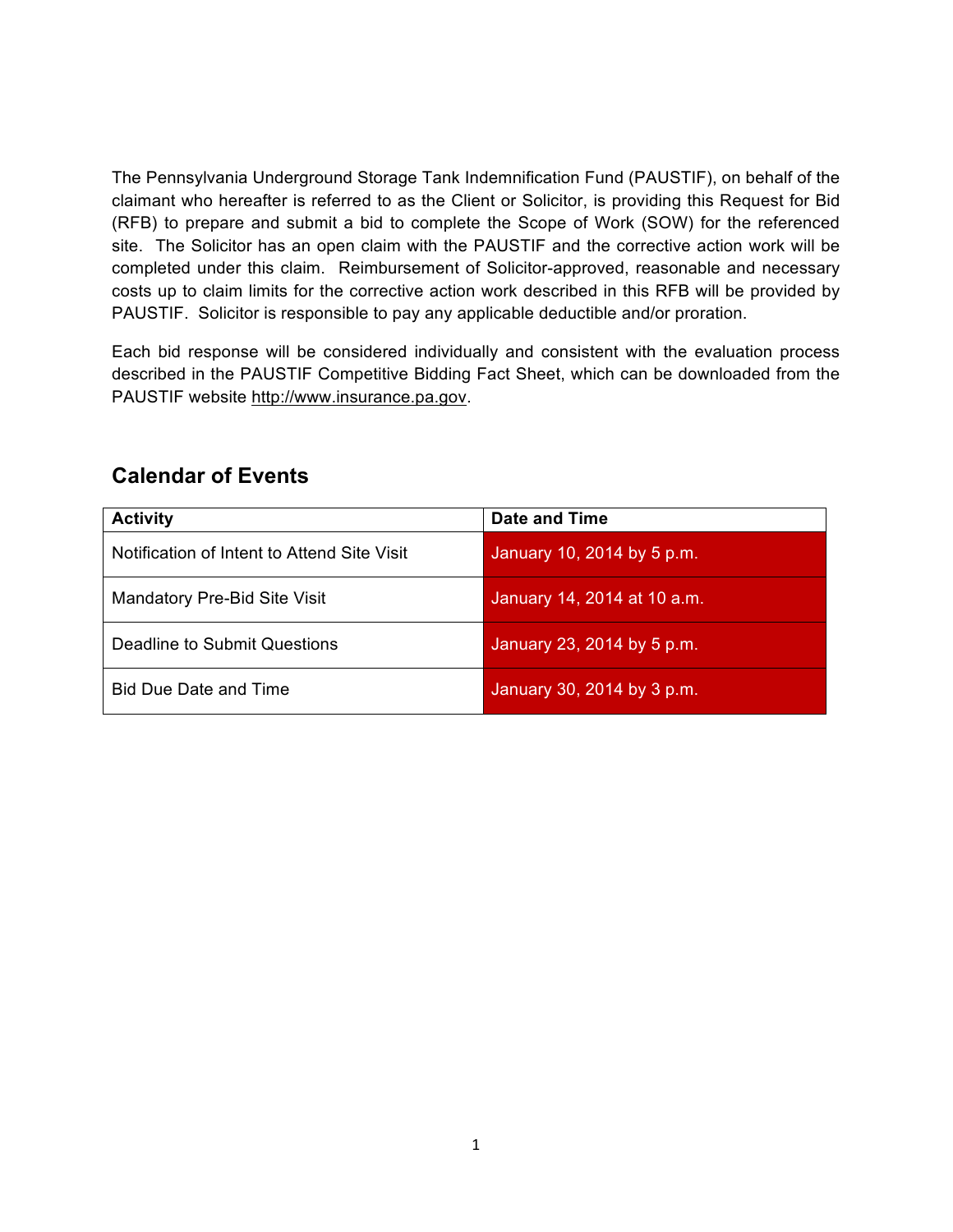## **Contact Information**

| <b>ICF International</b>                                                                                                          | <b>Solicitor</b>                                                                                            | <b>Technical Contact</b>                                                                                                                                                       |
|-----------------------------------------------------------------------------------------------------------------------------------|-------------------------------------------------------------------------------------------------------------|--------------------------------------------------------------------------------------------------------------------------------------------------------------------------------|
| Ms. Patricia Condran<br><b>ICF International</b><br>4000 Vine Street<br>Middletown, PA 17057<br>Email - Patricia.Condran@icfi.com | Shiv Pari, Inc.<br><b>Cedar Crest Exxon</b><br>301 North Cedar Crest Blvd.<br>Allentown, Pennsylvania 18104 | Mr. Mark Bedle<br><b>B&amp;B Diversified Enterprises, Inc.</b><br>PO Box 16<br>Barto, PA 19504<br>Phone $-610-845-0640$<br>$Fax - 610 - 845 - 0650$<br>Email - mbedle@bbde.com |

All questions regarding this Request for Bid (RFB) and the subject site conditions must be directed via e-mail to the Technical Contact identified above with the understanding that all questions and answers will be provided to all bidders. The email subject line must be **"[insert site name and claim number provided on cover page] – RFB QUESTION".** Bidders must neither contact nor discuss this RFB with the Solicitor, PAUSTIF, the Pennsylvania Department of Environmental Protection (PADEP), or ICF International (ICF) unless approved by the Technical Contact. Bidders may discuss this RFB with subcontractors and vendors to the extent required for preparing the bid response.

## **Requirements**

### **Mandatory Pre-Bid Site Meeting**

The Solicitor, the Technical Contact, or their designee will hold a mandatory site visit on the date and time listed in the calendar of events to answer questions and conduct a site tour for one participant per bidding company. This meeting is mandatory for all bidders, no exceptions. This meeting will allow each bidding company to inspect the site and evaluate site conditions. **A notice of the bidder's intent to attend this meeting is requested to be provided to the Technical Contact via email by the date listed in the calendar of events with the subject "[insert site name and claim number provided on cover page]– SITE MEETING ATTENDANCE NOTIFICATION".** The name and contact information of the company participant should be included in the body of the e-mail.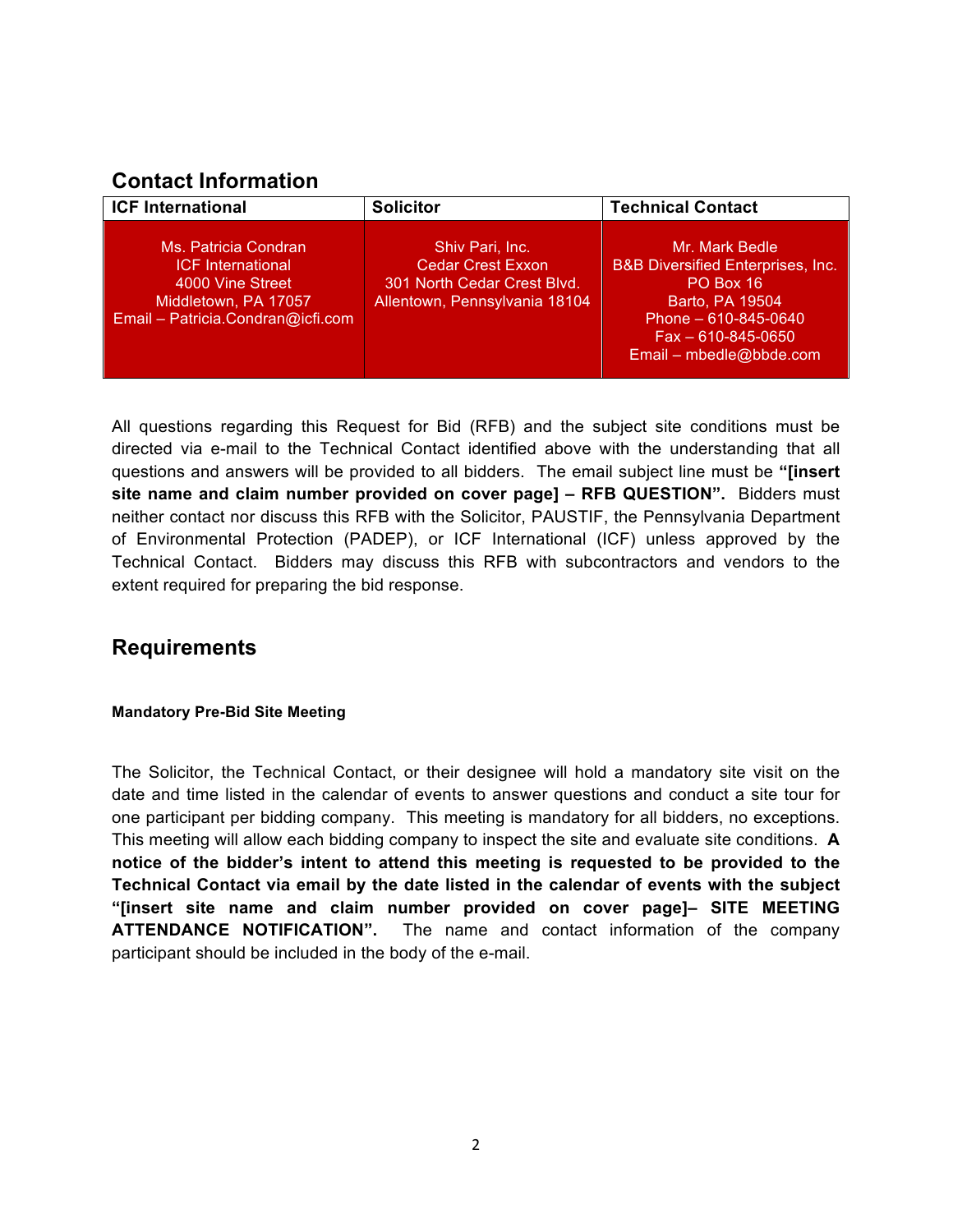#### **Submission of Bids**

To be considered for selection, **one hard copy of the signed bid package and one electronic copy (one PDF file on a compact disk (CD) included with the hard copy) must be provided directly to the PAUSTIF's third party administrator, ICF, to the attention of the Contracts Administrator.** The Contracts Administrator will be responsible for opening the bids and providing copies to the Technical Contact and the Solicitor. Bid responses will only be accepted from those companies that attended the mandatory pre-bid site meeting. **The ground address for overnight/next-day deliveries is ICF International, 4000 Vine Street, Middletown, PA 17057, Attention: Contracts Administrator. The outside of the shipping package containing the bid must be clearly marked and labeled with "Bid – Claim # [insert claim number provided on cover page]".** Please note that the use of U.S. Mail, FedEx, UPS, or other delivery method does not guarantee delivery to this address by the due date and time listed in the Calendar of Events for submission. Companies mailing bids should allow adequate delivery time to ensure timely receipt of their bid.

**The bid must be received by 3 p.m., on the due date shown in the Calendar of Events.** Bids will be opened immediately after the 3 p.m. deadline on the due date. Any bids received after this due date and time will be time-stamped and returned. If, due to inclement weather, natural disaster, or any other cause, the PAUSTIF's third party administrator, ICF's office is closed on the bid due date, the deadline for submission will automatically be extended to the next business day on which the office is open. The PAUSTIF's third party administrator, ICF, may notify all companies that attended the mandatory site meeting of an extended due date. The hour for submission of bids shall remain the same. Submitted bid responses are subject to Pennsylvania Right-to-Know Law.

#### **Bid Requirements**

The Solicitor wishes to execute a mutually agreeable contract with the selected consultant ("Remediation Agreement"). The Remediation Agreement is included as Attachment 1 to this Request for Bid. The bidder must identify and document in their bid any modifications that they wish to propose to the Remediation Agreement language in Attachment 1 other than obvious modifications to fit this RFB (e.g., names, dates and descriptions of milestones). The number and scope of any modifications to the standard agreement language will be one of the criteria used to evaluate the bid. **Any bid that does not clearly and unambiguously state whether the bidder accepts the Remediation Agreement language in Attachment 1 "as is", or that does not provide a cross-referenced list of requested changes to this agreement, will be considered non-responsive.** This statement should be made in a Section in the bid entitled "Remediation Agreement". Any proposed changes to the agreement should be specified in the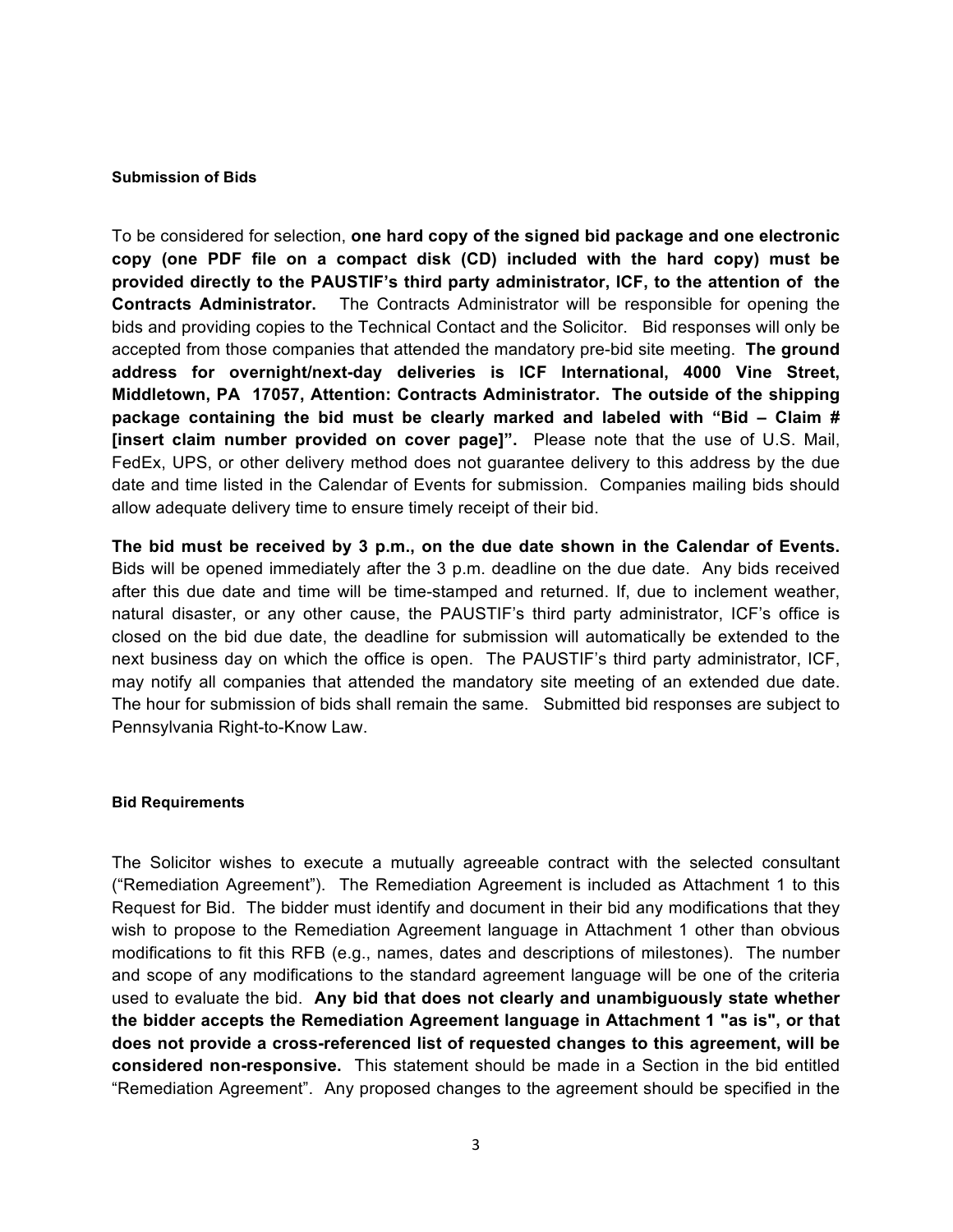bid; however, these changes will need to be reviewed and agreed upon by both the Solicitor and the PAUSTIF.

The selected consultant will be provided an electronic copy (template) of the draft Remediation Agreement in Microsoft Word format to allow agreement-specific information to be added. The selected consultant shall complete the agreement-specific portions of the draft Remediation Agreement and return the document to the Technical Contact within 10 business days from date of receipt.

The Remediation Agreement fixed costs shall be based on unit prices for labor, equipment, materials, subcontractors/vendors and other direct costs. The total cost quoted in the bid by the selected consultant will be the maximum amount to be paid by the Solicitor unless a change in scope is authorized and determined to be reasonable and necessary. There may be deviations from and modifications to this Scope of Work (SOW) during the project. The Remediation Agreement states that any significant changes to the SOW will require approval by the Solicitor, PAUSTIF, and PADEP. NOTE: Any request for PAUSTIF reimbursement of the reasonable costs to repair or replace a well will be considered on a case-by-case basis.

The bidder shall provide its bid cost using the Bid Cost Spreadsheet (included as Attachment 2) with descriptions for each task provided in the body of the bid document. Please note if costs are provided within the text of the submitted bid and there is a discrepancy between costs listed in the Bid Cost Spreadsheet and in the text, the costs listed within the Bid Cost Spreadsheet will be used in the evaluation of the bid and in the Remediation Agreement with the selected consultant. Bidders are responsible to ensure spreadsheet calculations are accurate.

In addition, the bidder shall provide:

- 1. The bidder's proposed unit cost rates for each expected labor category, subcontractors, other direct costs, and equipment;
- 2. The bidder's proposed markup on other direct costs and subcontractors (if any);
- 3. The bidder's estimated total cost by task consistent with the proposed SOW identifying all level-of-effort and costing assumptions; and
- 4. A unit rate schedule that will be used for any out-of-scope work on this project.

Each bid will be assumed to be valid for a period of up to 120 days after receipt unless otherwise noted. The costs quoted in the Bid Cost Spreadsheet will be assumed to be valid for the duration of the Remediation Agreement.

Please note that the total fixed-price bid must include all costs, including those cost items that the bidder may regard as "variable". These variable cost items will not be handled outside of the total fixed price quoted for the SOW. Any bid that disregards this requirement will be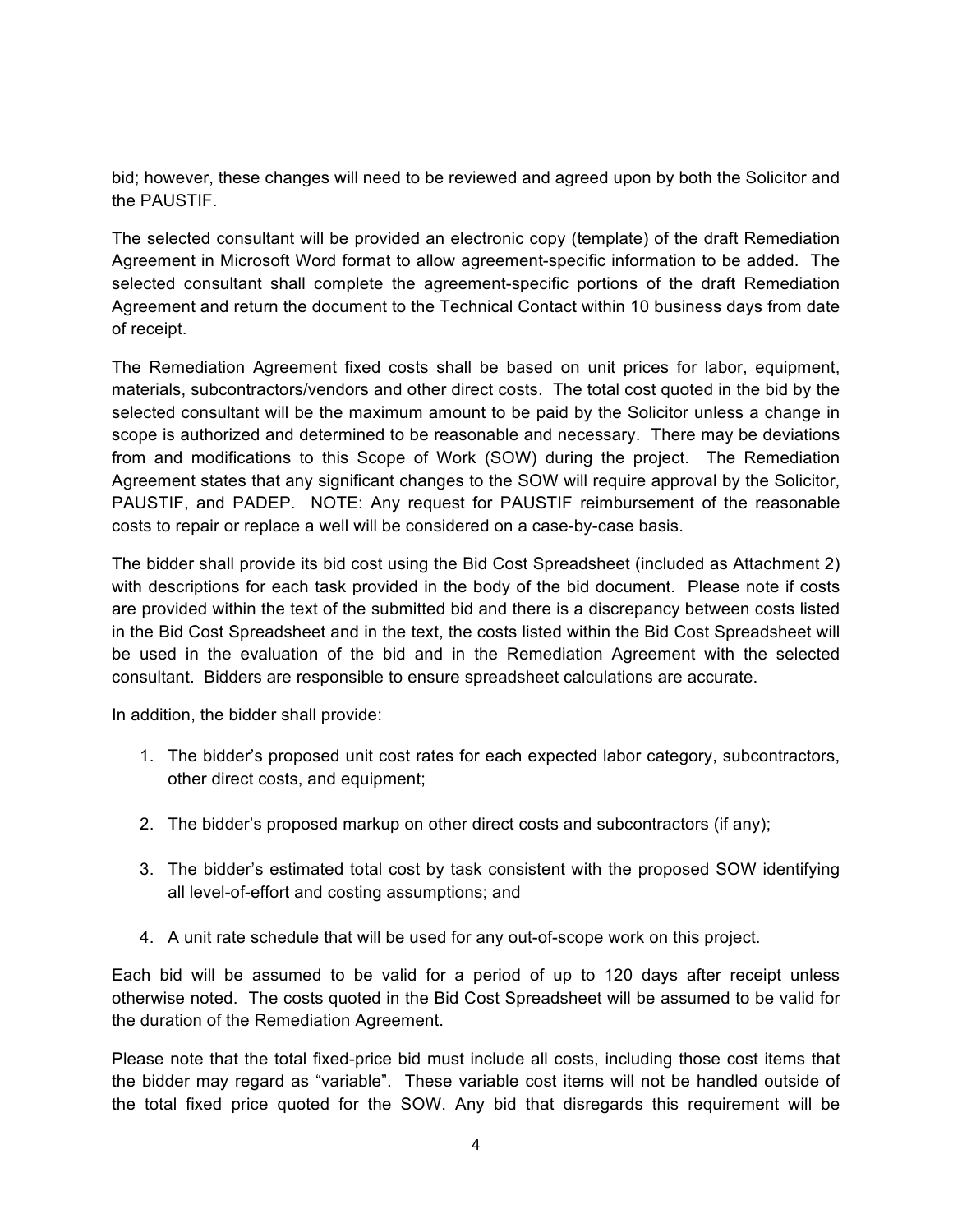considered non-responsive to the bid requirements and, as a result, will be rejected and will not be evaluated.

Each bid response document must include at least the following:

- 1. Demonstration of the bidder's understanding of the site information provided in this RFB, standard industry practices, and objectives of the project.
- 2. A clear description, specific details, and original language of how the proposed work scope will be completed for each milestone. The bid should specifically discuss all tasks that will be completed under the Remediation Agreement and what is included (e.g., explain groundwater purging/sampling methods, which guidance documents will be followed, what will be completed as part of the site specific work scope/SCR/RAP implementation). Recommendations for changes/additions to the Scope of Work proposed in this RFB shall be discussed, quantified, and priced separately; however, failure to bid the SOW "as is" may result in a bid not being considered.
- 3. A copy of an insurance certificate that shows the bidder's level of insurance consistent with the requirements of the Remediation Agreement. Note: The selected consultant shall submit evidence to the Solicitor before beginning work that they have procured and will maintain Workers Compensation; commercial general and contractual liability; commercial automobile liability; and professional liability insurance commensurate with the level stated in the Remediation Agreement and for the work to be performed.
- 4. The names and brief resumes/qualifications of the proposed project team including the proposed Professional Geologist and Professional Engineer (if applicable) who will be responsible for overseeing the work and applying a professional seal to the project deliverables (including any major subcontractor(s)).
- 5. Responses to the following specific questions:
	- a. Does your company employ a Pennsylvania-licensed Professional Geologist that is designated as the proposed project manager? How many years of experience does this person have?
	- b. How many Pennsylvania Chapter 245 projects is your company currently the consultant for in the PADEP Region where the site is located? Please list up to ten.
	- c. How many Pennsylvania Chapter 245 Corrective Action projects involving an approved SCR, RAP and RACR has your company and/or the Pennsylvanialicensed Professional Geologist closed (i.e., obtained Relief from Liability from the PADEP) using any standard?
	- d. Has your firm ever been a party to a terminated PAUSTIF-funded Fixed-Price (FP) or Pay-for-Performance (PFP) contract without attaining all of the Milestones? If so, please explain.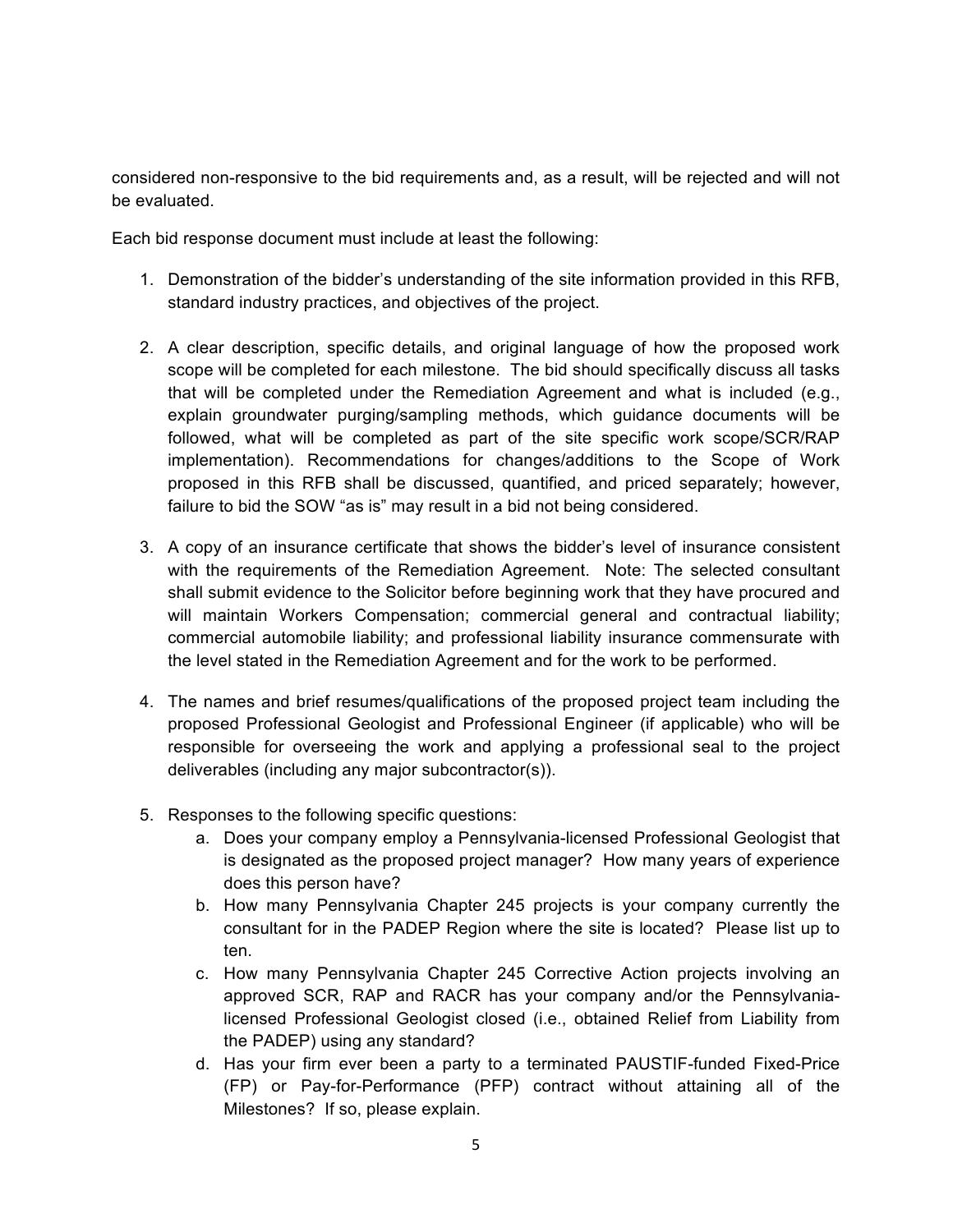- 6. A description of subcontractor involvement by task. Identify and describe the involvement and provide actual cost quotations/bids/proposals from all significant specialized subcontracted service (e.g., drilling/well installations, laboratory, etc.). If a bidder chooses to prepare its bid without securing bids for specialty subcontract services, it does so at its own risk. Added costs resulting from bid errors, omissions, or faulty assumptions will not be considered for PAUSTIF reimbursement.
- 7. A detailed schedule of activities for completing the proposed SOW including reasonable assumptions regarding the timing and duration of Solicitor reviews (if any) needed to complete the SOW. Each bid must provide a schedule that begins with execution of the Remediation Agreement with the Solicitor and ends with completion of the final Milestone proposed in this RFB. Schedules must also indicate the approximate start and end of each of the tasks/milestones specified in the Scope of Work, and indicate the timing of all proposed key milestone activities.
- 8. A description of how the Solicitor, ICF and the PAUSTIF will be kept informed as to project progress and developments, and how the Solicitor (or designee) will be informed of and participate in evaluating technical issues that may arise during this project.
- 9. A description of your approach to working with the PADEP. Describe how the PADEP would be involved proactively in the resolution of technical issues and how the PADEP case team will be kept informed of activities at the site.
- 10. Key exceptions, assumptions, or special conditions applicable to the proposed SOW and/or used in formulating the proposed cost estimate. Please note that referencing extremely narrow or unreasonable assumptions, special conditions and exceptions may result in the bid response being deemed "unresponsive".

### **General Site Background and Description**

Each bidder should carefully review the existing information and documentation provided in Attachment 3. The information and documentation has not been independently verified. Bidders may wish to seek out other appropriate sources of information and documentation specific to this site. If there is any conflict between the general site background and description provided herein and the source documents within Attachment 3, the bidder should defer to the source documents.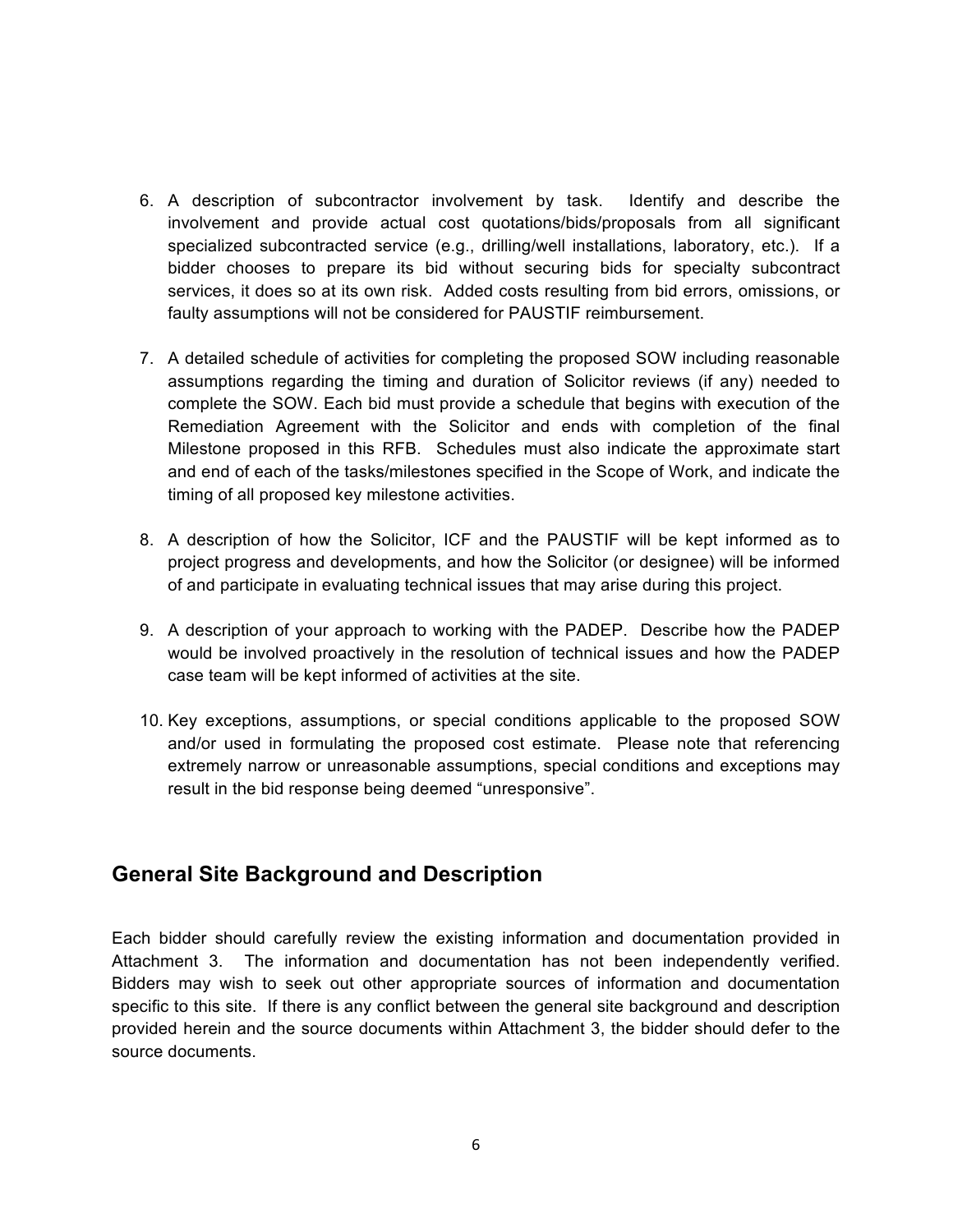#### **Site Address**

Cedar Crest Exxon 301 North Cedar Crest Boulevard Allentown, Pennsylvania 18104 City of Allentown, Lehigh County

### **Site Location and Operation Information**

The Site is an active gasoline/diesel station and convenience store located at the intersection of Cedar Crest Boulevard and Chew Street in Allentown, Pennsylvania. The current underground storage tank (UST) system at the Site consists of one 6,000-gallon gasoline UST, two 8,000 gallon gasoline USTs, one 4,000-gallon diesel UST, one diesel dispenser island, two gasoline dispenser islands, and associated single wall fiberglass product piping. The gasoline USTs are constructed of fiberglass and were installed in 1985 in the same tank pit as three older steel USTs that they replaced. No soil impact was reported during the UST upgrade activities. The diesel UST was installed in 1983 and is single wall steel with cathodic protection installed in September 1999. Also on site is a 1,000-gallon heating oil UST. The surrounding properties are a mix of residential and commercial properties, and Trexler Memorial Park towards the west. Available information indicates that the Site and surrounding properties are provided with water and sewer from the City of Allentown. The closest surface water bodies are Little Cedar Creek, located approximately 700 feet southwest of the Site and Cedar Creek, located approximately 1,300 feet south.

### **Site Background Information**

In February 1994, five tons of petroleum impacted soil, encountered while excavating to install new canopy footers, was removed from the Site. The soil impact was observed at approximately five feet below surface grade (ftbsg).

In May 1994, eight soil borings (B-1 through B-8) were advanced around the area that impacted soil was encountered in February 1994 to depths ranging from five ftbsg to 11 ftbsg. Soil samples were collected from each boring location and laboratory analyzed for total petroleum hydrocarbons-gasoline range organics (TPH-GRO), benzene, toluene, ethylbenzene, and xylenes (BTEX). Soil Sample B-1 exhibited constituents of concern (COCs) with concentrations greater than the Pennsylvania Department of Environmental Resources (PADER), predecessor to the PADEP, Statewide Health Standards (SHS) in use at that time. The soil boring locations are provided on the attached Figure 1 and the laboratory analytical data is summarized in Table 1 of the Soil Borings and Remedial Action Plan dated June 1994. Both documents are included in Attachment 3.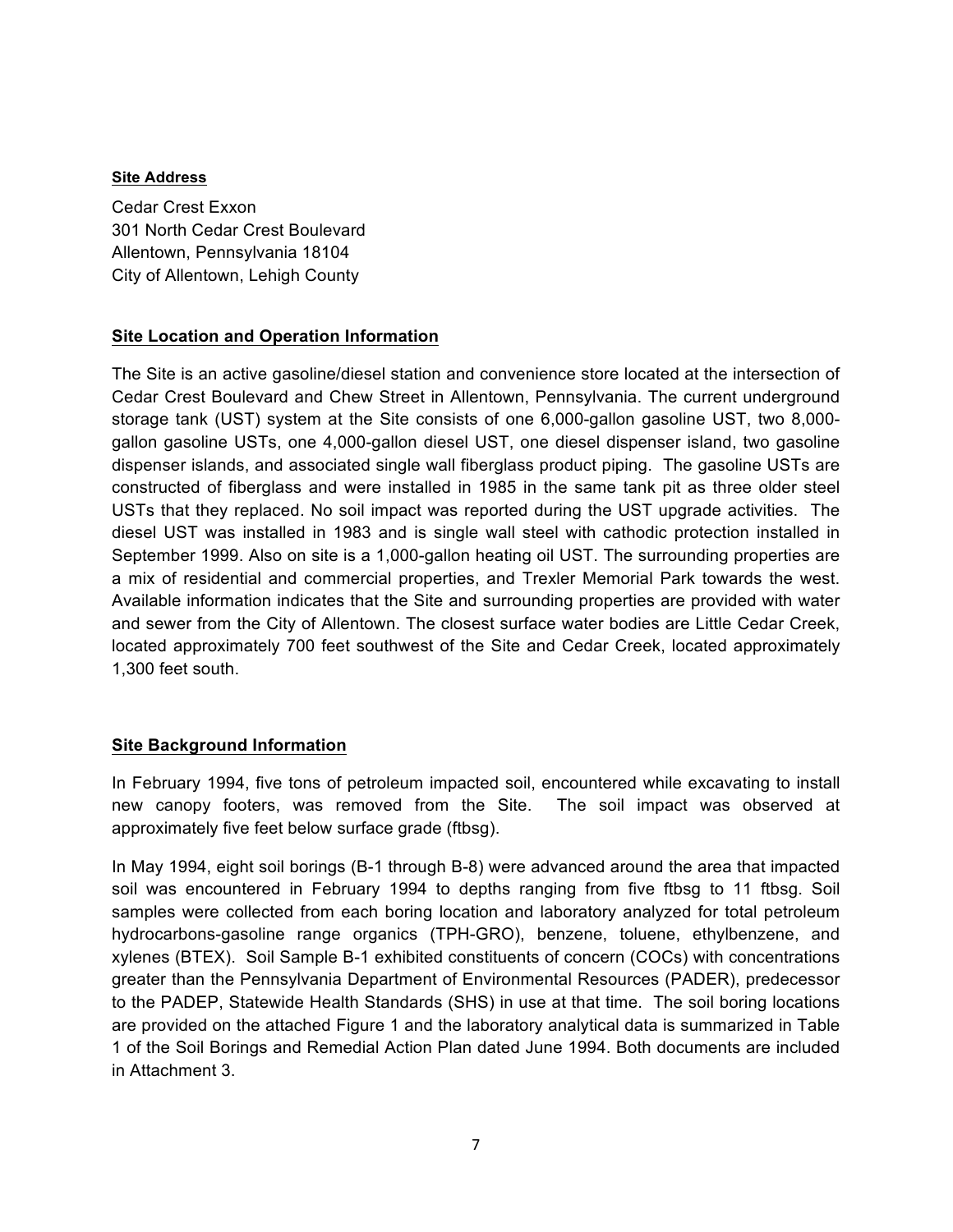On June 30, 2005, as part of a Phase II Investigation, five soil borings (B-1 through B-5) were advanced at the Site to 28 ftbsg. (refusal). Soil samples were collected from the bottom of each boring location and two groundwater samples were collected from temporary wells constructed in borings B-1 and B-3. In addition, one surface soil sample (S-1) was collected from the area of the former heating oil AST, which was still in service at that time, because visible soil contamination was observed below the AST. The soil and groundwater samples were laboratory analyzed for unleaded gasoline and diesel parameters including BTEX, methyl tert-butyl ether (MTBE), naphthalene, cumene, fluorene, and phenanthrene. Soil samples S-1 and B-5 exhibited COCs with concentrations greater than the PADEP SHS. The soil boring locations are indicated on the attached Figure 1. The soil boring logs and the laboratory analytical data is summarized in Tables 1 and 3, respectively, of the Phase II Investigation dated July 27, 2005 that is included in Attachment 3.

On July 7, 2005, tank tightness tests were performed on the gasoline and diesel USTs and the associated product piping. All four tanks and the product piping passed the tightness tests.

On October 13, 2005, as part of an additional Phase II Investigation, eight soil borings (SB-1 through SB-8) were advanced at the Site to 20 ftbsg. Soil samples were collected from each boring location and were laboratory analyzed for leaded gasoline parameters including BTEX, naphthalene, cumene, 1,2-Dibromoethane, 1,2-Dicholoroethane, lead, and MTBE. All COC concentrations were less than the PADEP SHS. Please note that the aforementioned soil samples were submitted to Blue Marsh laboratories for analysis and as such are to be considered as possibly fraudulent, as per the PADEP. The soil boring locations are included on Figure 1. The laboratory analytical data is summarized in Table 3 of the March 15, 2013 Site Characterization Report (SCR) and the soil boring logs are included in the Phase II Geoprobe investigation dated November 2005. The aforementioned documents are included in Attachment 3.

On June 2, 2009, as part of a limited Environmental Site Assessment (ESA), nine soil borings (SB-1 through SB-9) were advanced at the Site. A total of 16 soil samples were collected from the nine borings. In addition, two groundwater samples (WSB-1 and WSB-2) were collected from borings SB-1 and SB-5. The soil and groundwater samples were laboratory analyzed for unleaded gasoline and diesel parameters including BTEX, MTBE, naphthalene, cumene, 1,2,4- Trimethylbenzene (TMB) and 1,3,5-TMB. Soil from SB-5 and SB-6 and groundwater from SB-1 and SB-5 exhibited COCs with concentrations greater than the PADEP SHS. The soil boring locations are indicated on the attached Figure 1 and the laboratory analytical data is summarized in Tables 1 and 2 of the Limited Environmental Site Assessment dated June 2009. Both documents are included in Attachment 3.

On June 10, 2009, the 275-gallon heating oil AST located behind the station building was decommissioned and removed from the Site. An area of impacted soil was present under the tank believed to be due to historic use of the tank. The impact did not extend deeper than six inches below the ground surface. Approximately 1.2 tons of visibly contaminated soil was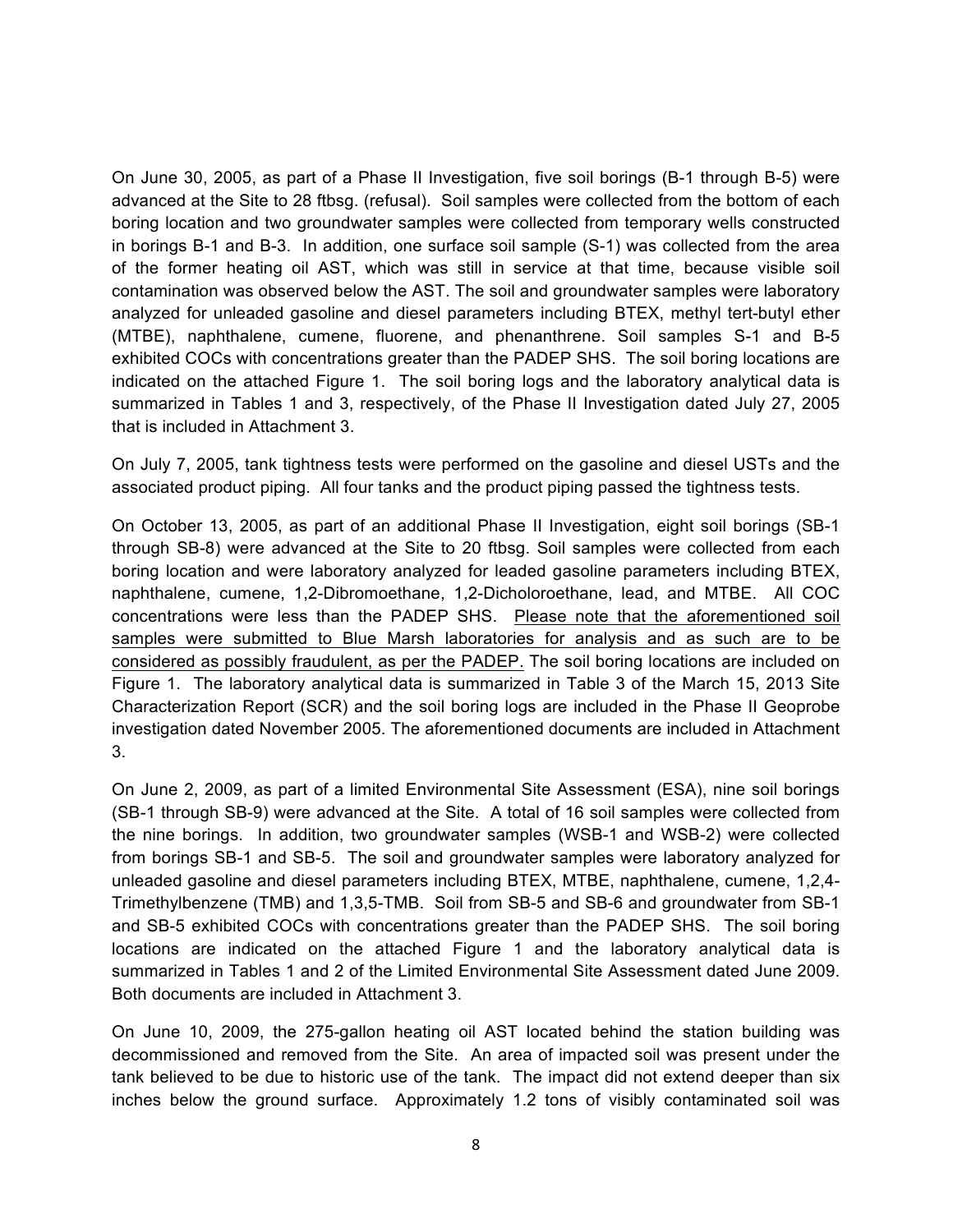excavated from the area underneath and around the AST to a depth of approximately one ftbsg. Two biased soil samples (SS-1 and SS-2) were collected from the excavation and laboratory analyzed for BTEX, MTBE, naphthalene, cumene, 1,2,4-TMB, 1,3,5-TMB, fluorene, and phenanthrene. Neither sample exhibited COCs with concentrations greater than the PADEP SHS. The soil sample locations are indicated on the attached Figure 1 and the laboratory analytical data is summarized in Table 4 of the March 15, 2013 SCR, which is included in Attachment 3.

On June 11, 2012, four four-inch diameter monitoring wells (MW-1 through MW-4) were installed at the Site. Monitoring wells MW-1, MW-2, and MW-4 were drilled to total depths of 30 ftbsg and were constructed with 10 feet of riser and 20 feet of PVC well screen. Monitoring well MW-3 was drilled to a total depth 29 ftbsg and was constructed with 10 feet of riser and 19 feet of PVC well screen. The monitoring well locations are indicated on the attached Figure 1 and the well construction logs are included in Appendix D of the March 15, 2013 SCR. The aforementioned documents are included in Attachment 3.

On June 12, 2012, as part of site characterization activities, a total of 11 soil borings (SB-10 through SB-20) were advanced at the Site. At least one soil sample was collected from each boring and laboratory analyzed for unleaded gasoline and diesel parameters including BTEX, MTBE, naphthalene, cumene, 1,2,4- TMB and 1,3,5-TMB. Soil from SB-12 and SB-16 exhibited TMB concentrations greater than the PADEP SHS. The soil boring locations are indicated on the attached Figure 1 and the laboratory analytical data is summarized in Table 6 of the March 15, 2013 SCR. The aforementioned documents are included in Attachment 3.

Groundwater samples were collected from monitoring wells MW-1 through MW-4 on July 5, 2012, October 25, 2012 and January 15, 2013. For each event, the groundwater samples were laboratory analyzed for unleaded gasoline and diesel parameters including BTEX, MTBE, naphthalene, cumene, 1,2,4- TMB and 1,3,5-TMB. Monitoring well MW-4 exhibited COC concentrations greater than the PADEP SHS for the two sampling events in 2012. On January 15, 2013, none of the wells exhibited COC concentrations greater than the PADEP SHS. The laboratory analytical data is summarized in Table 7 of the March 15, 2013 SCR. The aforementioned document is included in Attachment 3.

On March 15, 2013, a SCR was submitted to the PADEP for the site. The SCR summarized the investigations completed at the Site. The March 15, 2013 SCR was disapproved by PADEP in a letter dated July 15, 2013. The aforementioned correspondence cited 15 reasons and/or comments as to why the SCR was disapproved. A copy of the SCR and the PADEP letter are attached in Attachment 3.

On July 12, 2013, B&B resurveyed the monitoring wells at the Site in order to verify its accuracy and confirm the indicated groundwater flow direction at the Site. The survey data is summarized in Table 1 below and the groundwater flow direction based on this data is indicated on the attached Figure 1 included in Attachment 3.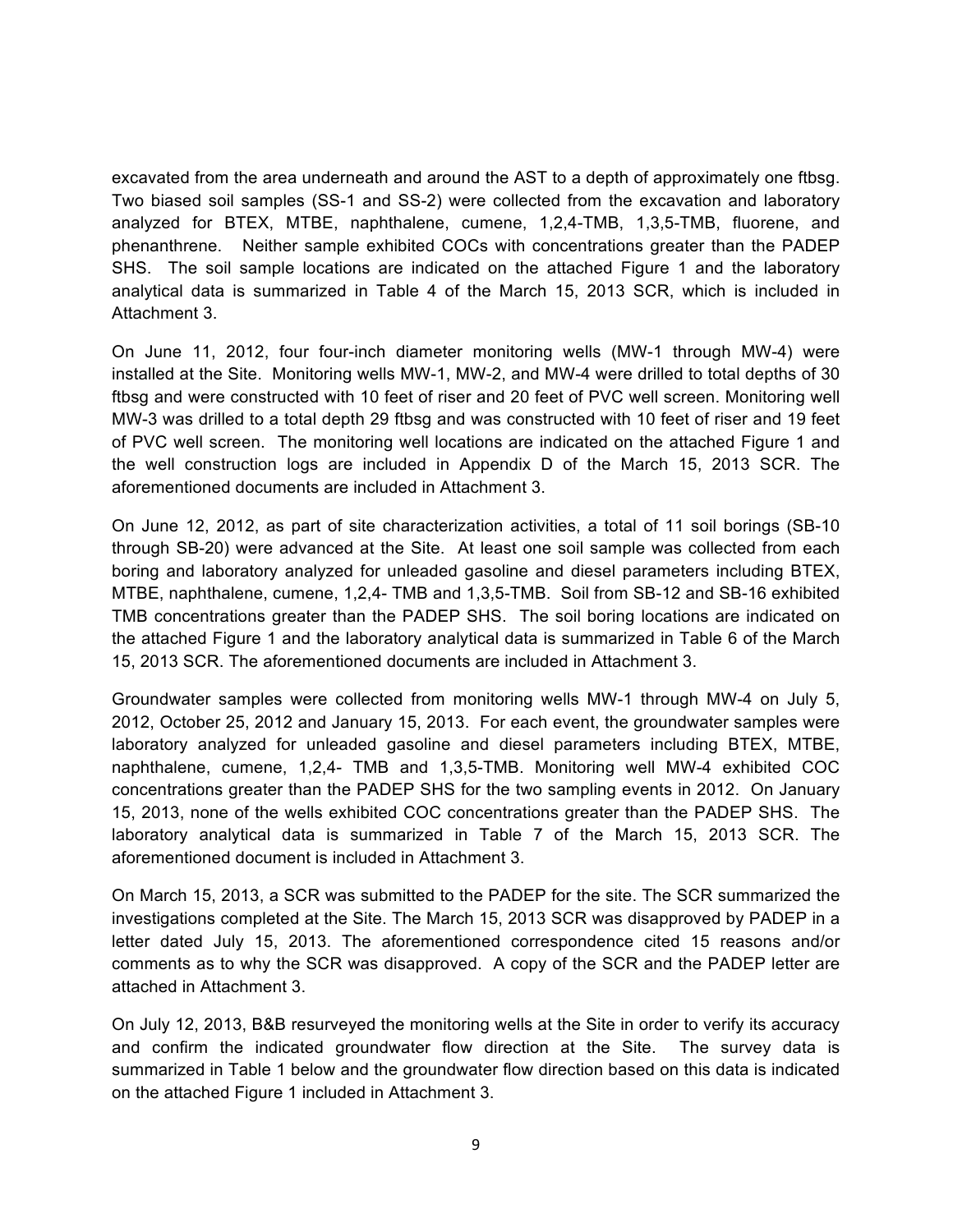| Well   | <b>Top of Casing Elevation</b><br>(feet) | <b>Depth to Groundwater</b><br>(ftbsg.) | <b>Groundwater Elevation</b><br>(feet) |
|--------|------------------------------------------|-----------------------------------------|----------------------------------------|
| $MW-1$ | 95.64                                    | 26.66                                   | 68.98                                  |
| $MW-2$ | 98.15                                    | 29.44                                   | 68.71                                  |
| $MW-3$ | 93.23                                    | 24.10                                   | 69.13                                  |
| $MW-4$ | 93.99                                    | 24.67                                   | 69.32                                  |

**TABLE 1 Summary of Monitoring Well Survey Data - July 12, 2013**

## **Scope of Work (SOW)**

This RFB seeks competitive bids from qualified contractors to perform the activities in the Scope of Work (SOW) specified herein. The SOW presented in this RFB was provided to the PADEP for review and comment. A response was not received from the PADEP.

### **Objective**

This RFB is seeking qualified firms to prepare and submit a fixed price proposal to complete a Defined Scope of Work. Specifically, this RFB seeks competitive bids to complete additional characterization activities, prepare an appropriate SCR, evaluate potential remedial strategies, and facilitate progress towards site closure in a timely, efficient, and cost effective manner. A petroleum release has been confirmed at the Site in both soil and groundwater.

### **Constituents of Concern (COCs)**

The list of COCs.for this Site include the following:

- Benzene
- Toluene
- Ethylbenzene
- Xylenes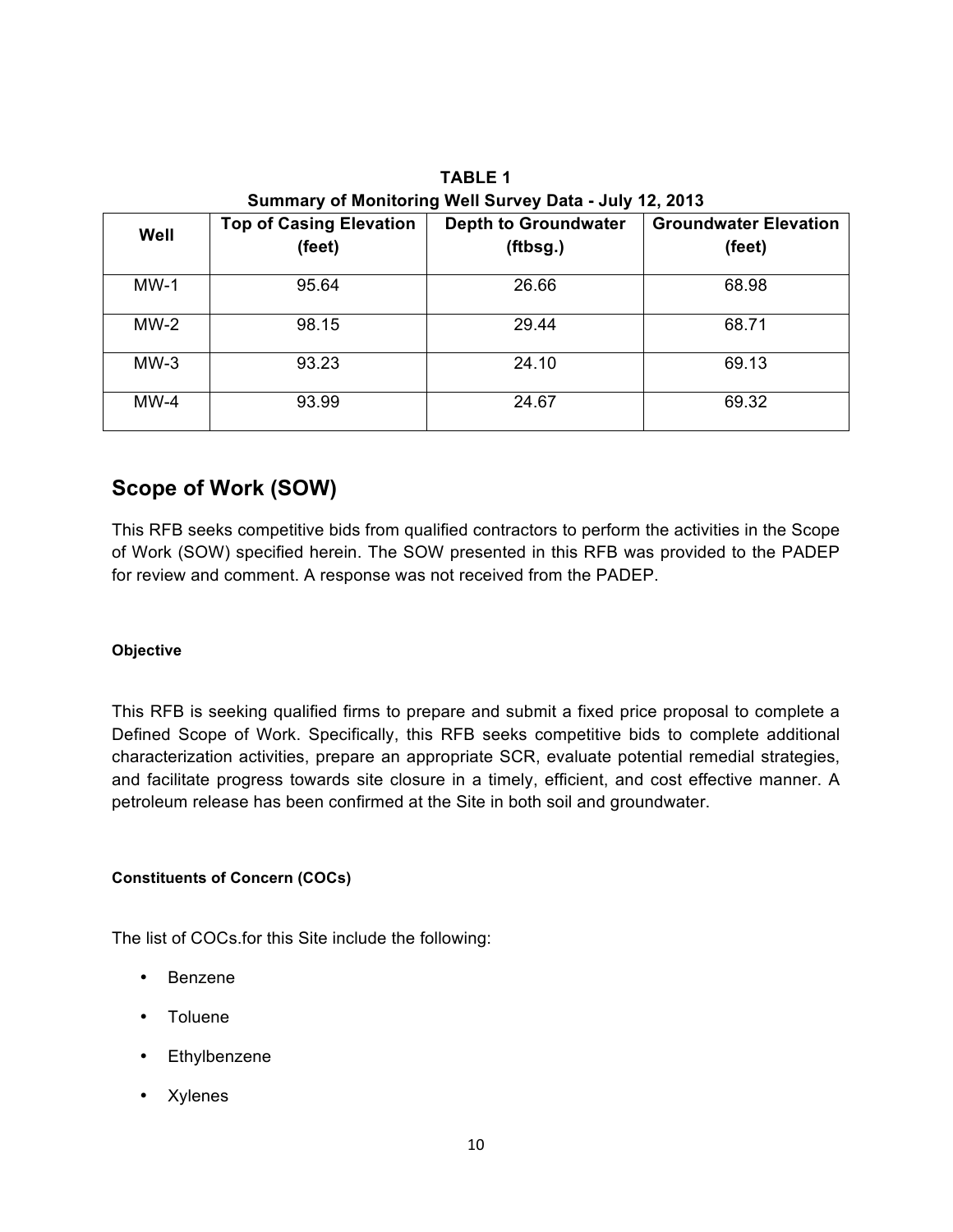- MTBE
- Naphthalene
- Cumene
- 1,2,4-Trimethylbenzene
- 1,3,5-Trimethylbenzene

### **General SOW Requirements**

The bidder's approach to completing the SOW shall be in accordance with generally accepted industry standards/practices and all applicable federal, state, and local rules, regulations, guidance, and directives. The latter include, but are not limited to, meeting the applicable requirements of the following:

- The Storage Tank and Spill Prevention Act (Act 32 of 1989, as amended),
- Pennsylvania Code, Title 25, Chapter 245 Administration of the Storage Tank Spill and Prevention Program,
- The Land Recycling and Environmental Remediation Standards Act of 1995 (Act 2), as amended),
- Pennsylvania Code, Chapter 250 Administration of Land Recycling Program, and
- Pennsylvania's Underground Utility Line Protection Law, Act 287 of 1974, as amended by Act 121 of 2008.

During completion of the milestone objectives specified below and throughout implementation of the project, the selected consultant shall: $<sup>1</sup>$ </sup>

• Conduct necessary, reasonable, and appropriate project planning and management activities until the project (i.e., Remediation Agreement) is completed. Such activities may include Solicitor communications/updates, meetings, record keeping, subcontracting, personnel and subcontractor management, quality assurance/quality control, scheduling, and other activities (e.g., utility location). Project planning and management activities will also include preparing and implementing plans for Health and Safety, Waste Management, Field Sampling/Analysis, and/or other plans that are necessary

 $<sup>1</sup>$  As such, all bids shall include the costs of these activities and associated functions within the quote for applicable</sup> tasks/milestones.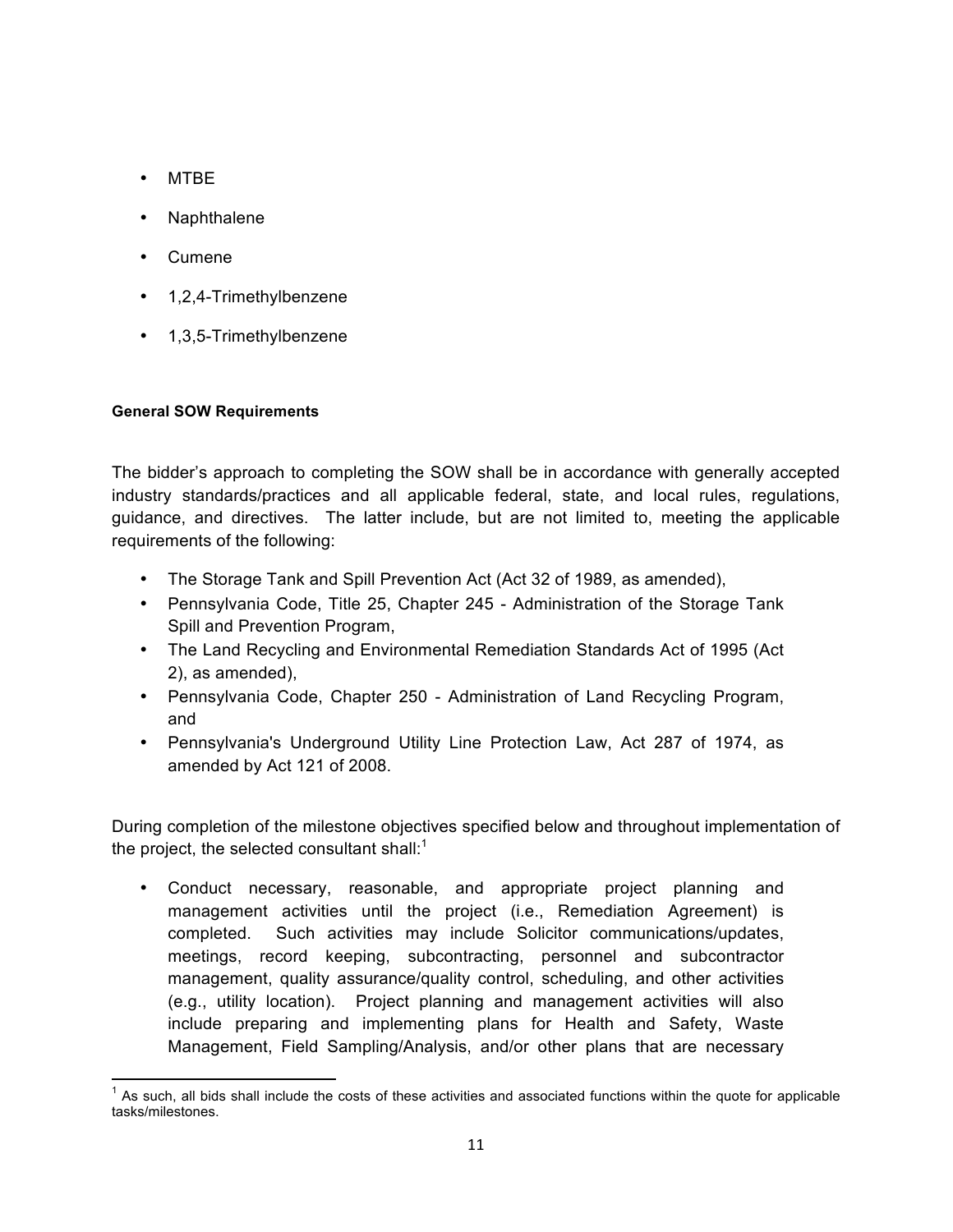and appropriate to complete the SOW, and shall also include activities related to establishing any necessary access agreements. Project planning and management shall include identifying and taking appropriate safety precautions to not disturb site utilities; including but not limited to, contacting Pennsylvania One Call as required prior to any ground-invasive work. As appropriate, project management costs shall be included in each bidder's pricing to complete the milestones specified below.

- Be responsible for coordinating, managing, and completing the proper management, characterization, handling, treatment, and/or disposal of all impacted soils, water, and derivative wastes generated during the implementation of this SOW. The investigation-derived wastes, including purge water shall be disposed of in accordance with standard industry practices and applicable laws, regulations, guidance, and PADEP directives. Waste characterization and disposal documentation (e.g., manifests) shall be maintained and provided to the Solicitor and the PAUSTIF upon request.
	- o **If the site is located in PADEP Southwest Region:** All investigation derived wastes shall be handled and disposed of per PADEP's Southwest Regional Office guidance. Investigation derived wastes include personal protective equipment, disposable equipment, soil and drill cuttings and groundwater obtained through monitoring well development and purging, as well as equipment decontamination fluids. Investigation derived wastes must be containerized in DOT-approved drums and staged on-site in a pre-determined location, pending results of laboratory analyses and selection of final disposal method(s). Each container must be labeled to indicate contents, site location and date of generation. It is the selected consultant's responsibility to conform with current PADEP Southwest Regional Office guidance requirements.
	- o **If the site is located in any PADEP Region other than Southwest:** All investigation derived wastes shall be handled and disposed of per PADEP's Regional Office guidance. It is the selected consultant's responsibility to conform with current PADEP Regional Office guidance requirements in the region where the site is located.
- Be responsible for providing the Solicitor and facility operator with adequate advance notice prior to each visit to the property. The purpose of this notification is to coordinate with the Solicitor and facility operator to ensure that appropriate areas of the property are accessible. Return visits to the site will not constitute a change in the selected consultant's SOW or result in additional compensation under the Remediation Agreement.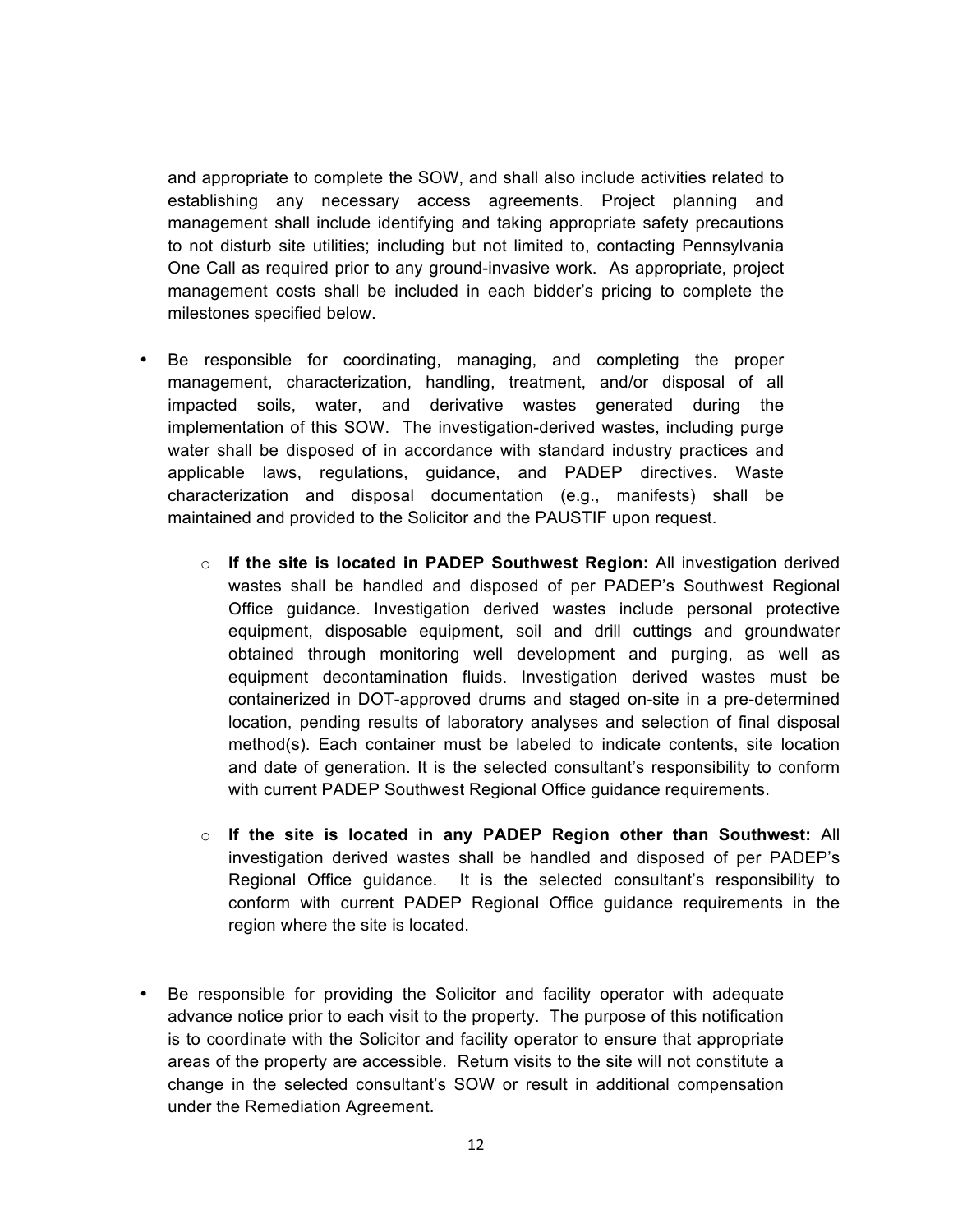#### **Site Specific Milestones**

As part of this RFB, the selected consultant will need to consider the following site specific guidelines:

- **Scheduling:** As part of this RFB, the selected consultant shall provide a clear deadline (i.e. within 30 days of the contract being executed) as to when each of the milestones will be completed. This includes the expected date (i.e. within 90 days of the contract being executed) when the draft SCR will be submitted to the Solicitor, PAUSTIF and B&B for review. All on-site work should be completed during the normal working days and hours of 8 am to 5 pm from Monday through Friday.
- **Responsibility:** The selected consultant will be the consultant of record for the Site. They will be required to take ownership and responsibility for the project and will be responsible for representing the interests of the Solicitor and ICF/PAUSTIF with respect to the project. This includes utilizing their professional judgment to ensure reasonable and appropriate actions are recommended and undertaken to protect sensitive receptors, adequately characterize the Site, and move the Site towards closure.
- **Scope of Work:** Please bid the scope of work as provided in the RFB. Consultants are welcome to propose or suggest a change in the SOW; however the consultant should bid the SOW as presented in the RFB and provide any suggested modification to the SOW and provide the cost difference (+ or -) separately in the proposal.
- **Safety Measures**: Each consultant should determine the level of safety measures needed to appropriately complete the milestones. Specifically, if a consultant feels it is appropriate and necessary to complete activities such as a hole clearing activities, the cost should be included in their proposal and costs. More importantly, if a consultant includes the cost to complete safety activities, they should specify it in their proposal and discuss why it is appropriate and necessary and indicate which methods will be utilized and to what extent. As discussed in the RFB, cost is not the only factor when evaluating proposals and other factors are taken into consideration during the review process, including appropriate safety measures.
- **Waste Disposal:** The IDW waste (including soil/rock cuttings, development water, and liquids generated during installation and aquifer testing) should be disposed of per the instructions included in the "General SOW Requirements" section of the RFB. Bidders will be responsible for arranging any offsite waste disposal (if required) and including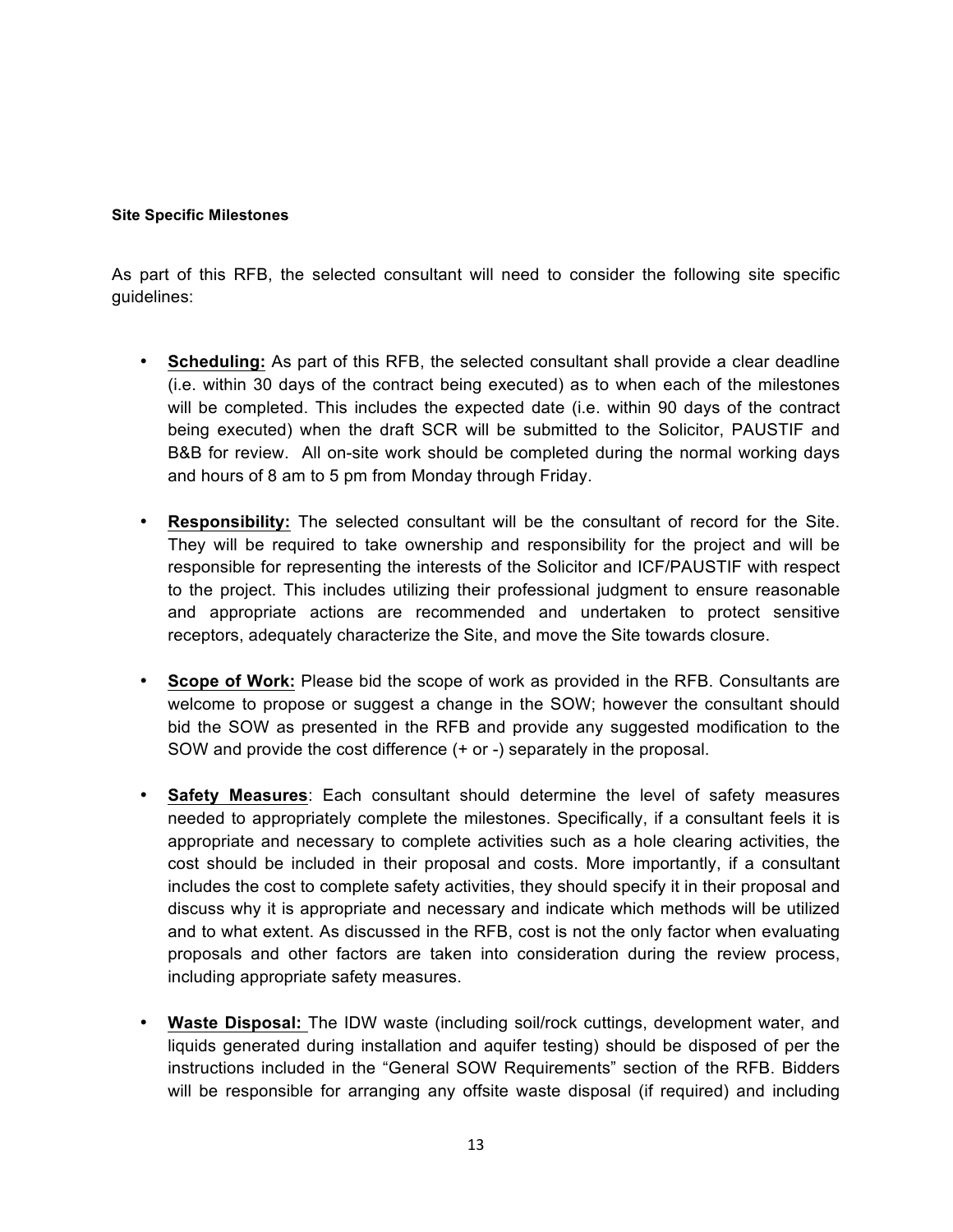costs in their bid response to cover the disposal of all potential waste related to the milestones included in the SOW. Containerized soil and groundwater may be temporarily stored on site, but should be removed from the Site in a timely manner. In an effort to eliminate or minimize the need for change orders on a fixed price contract, please include costs to dispose of all anticipated volumes of waste in your bid response. PAUSTIF will not entertain any assumptions on the contract with regards to a volume of waste (i.e. Project costs assume that no more than 1,000 gallons of groundwater will require disposal after the completion of the pump test). Bidders will be responsible for including costs in their bid response to cover the disposal of all potential waste related to the milestones included in the SOW. Please estimate the volume of waste using your professional opinion, experience, and the data provided. Invoices submitted to cover additional costs on waste generated as part of activities included under the fixed price contract for this Site will not be paid.

- **Milestones Requiring Approval Before Initiation:** Due to limited information and issues with the historical data, the selected consultant will be required to obtain approval to proceed from the solicitor, PAUSTIF, and the technical contact prior to initiating several specific milestones. The approval to proceed with the milestones in question is being done in an effort to determine whether the milestones in question will be warranted based on the data collected during the additional characterization investigation milestones proposed in the RFB. Please note that PAUSTIF will only pay the selected consultant for the milestones completed. The following milestones will require specific approval prior to initiating the milestone:
	- o **Aquifer Testing**
	- o **Fate and Transport Modeling**
	- o **Feasible Remedial Alternatives Analysis**
- **Optional Cost Adder Milestones:** Milestone A through Milestone K represents the base Scope of Work for this RFB solicitation. These milestones have been specifically developed in an effort to complete the PADEP's site characterization requirements. In addition to the above base Scope of Work, the Optional Cost Adder Milestones (Milestone L through Milestone R) need to be addressed in your bid response. These cost adders will not be part of your initially approved contract. However, if it becomes necessary to complete any of these activities, they will be completed under the Remediation Agreement signed as part of this project.
- **June 2009 Heating Oil AST release:** Multiple documents in the case file discuss a release at the Site discovered during the June 2009 removal of a heating oil AST at the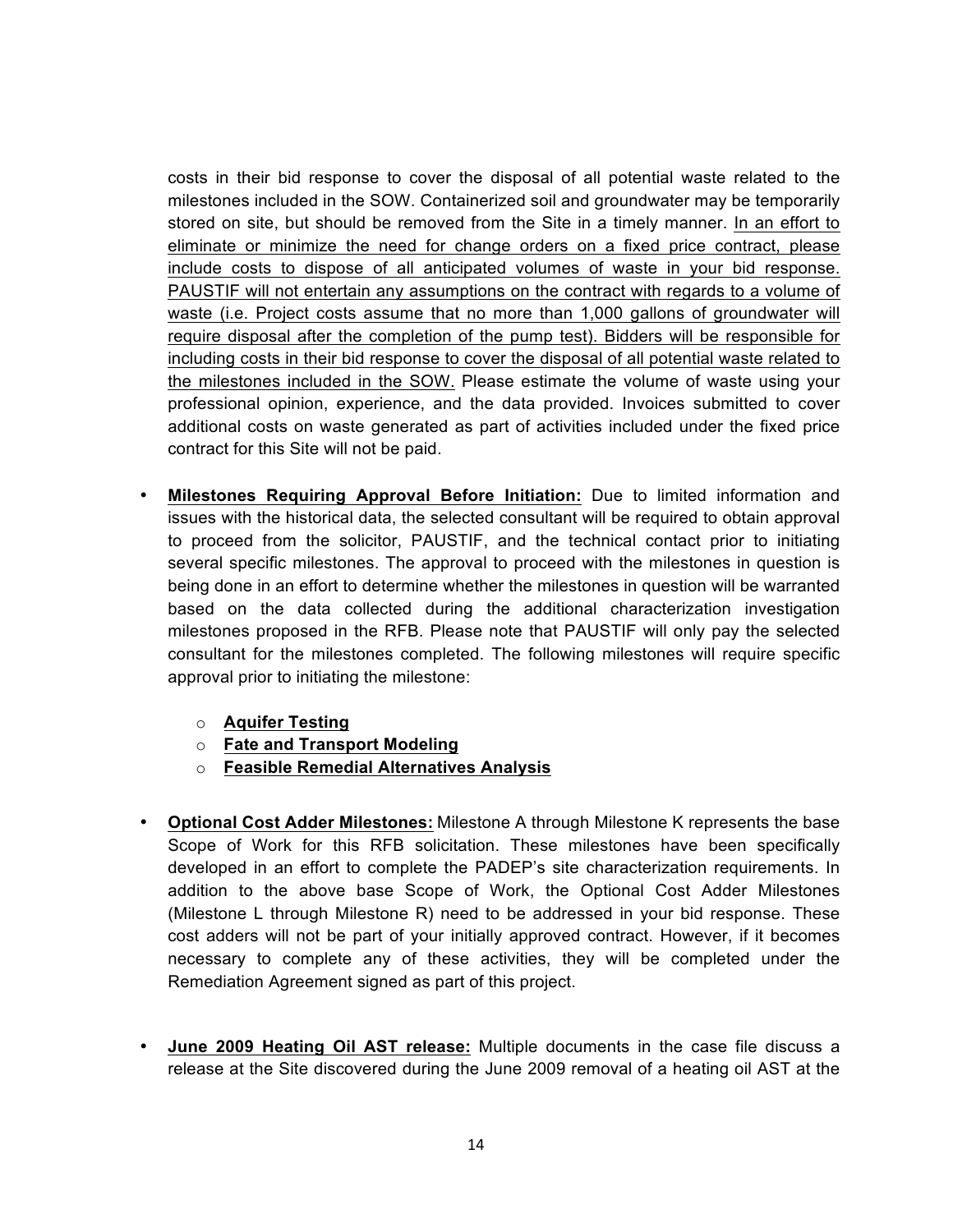Site. The July 15, 2013 PADEP correspondence discussed the heating oil AST as follows:

*"The sampling and remediation completed associated with the former heating oil AST is inadequate to verify that the extent of contamination was fully characterized and remediated. Furthermore, since this release is from a nonregulated storage tank, you will need to satisfy the requirements of the Clean Streams Law, and if a release of liability is desired, you will need to follow the Act 2 processes and administrative requirements."*

As indicated by the PADEP, the heating oil AST was a non-regulated tank and would need to be addressed under the Pennsylvania Clean Stream Laws as well as the Act 2 (1995) processes and administrative requirements. The SOW presented in this RFB has been developed to address only the releases that are governed under the Corrective Action Process included in Pennsylvania Code, Title 25, Chapter 245 - Administration of the Storage Tank Spill and Prevention Program in a timely, efficient, and cost effective manner as well as facilitate progress towards site closure. As such, the heating oil AST is not to be considered part of the SOW in the RFB.

The following Milestones are to be included in bid responses:

**Milestone A – Sensitive Receptor Survey –** A Sensitive Receptor Survey (SRS) should be conducted for this Site. Sensitive receptors evaluated for this Site should include area water usage, surface water bodies, and subsurface underground utilities and basements. Submitted bids should specify what activities will be included in the SRS activities (i.e. review of tax maps and property assessment records; area canvass; PNDI search, etc.). A 1,000-foot radius water usage survey should be completed as part of the SRS in an effort to document the area water use. As part of the water usage survey, the selected consultant should complete the following:

- 1. Conduct a private and public well search by obtaining an area specific report;
- 2. Obtain and review tax maps for the area;
- 3. Contact the local municipality and water authority to confirm water usage in the area of the Site and any local restrictions on water usage;
- 4. Review of previously completed sensitive receptor surveys;
- 5. Review of county property assessment records;
- 6. Canvass of the area; and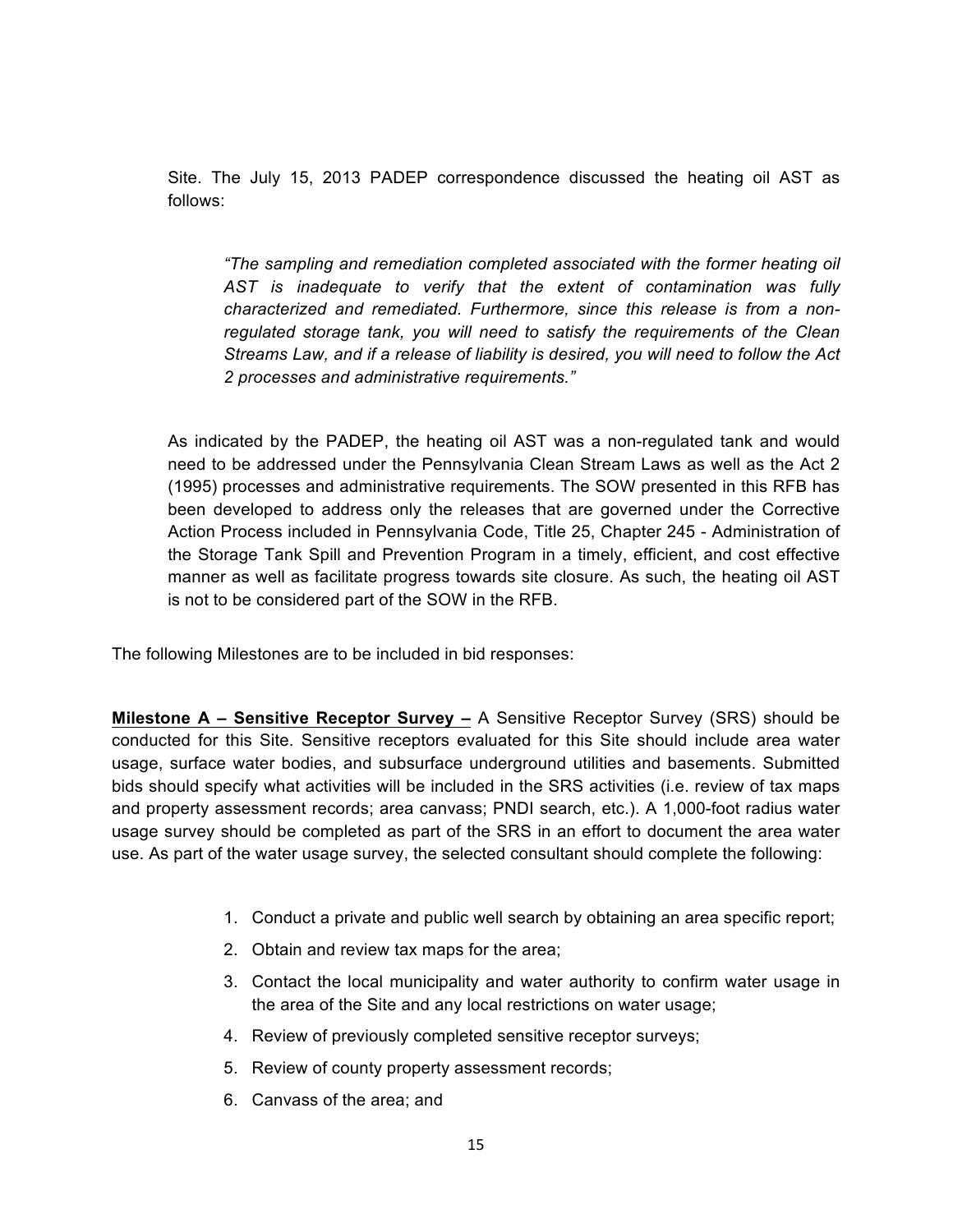7. Field verification of water supply to surrounding properties.

Results of the SRS are to be taken into consideration during the execution of the project and are to be summarized and included in the SCR to be submitted to PADEP.

**Milestone B – Private Utility Markout -** Prior to any intrusive investigation work at the Site (i.e. soil borings, monitoring well drilling), a private markout is to be conducted at the Site to confirm the location of the steam lines, the sanitary sewer lines, and the storm water sewer lines as well as any other obstruction or underground utility present in the vicinity of the powerhouse and the former powerhouse UST field. The locations of the identified features should be marked with white paint on the asphalt areas and white flags in grassy areas. A report shall be provided with an explanation of the identified features. The identified features should be included in the site survey described in Milestone G.

**Milestone C – Soil Boring Investigation –** In an effort to fully investigate the impact to the soil media, a series of soil borings is being proposed. Specifically, the activities include the completion of 21 soil borings (B-1 through B-21) utilizing a direct push sampling approach (e.g., Geoprobe®). Specifics on the proposed investigation are provided below:

- The proposed locations of the 21 soil borings (B-1 through B-21) are provided on the attached Figure 2. All soil boring locations will be advanced in the locations proposed in the RFB, unless the presence of utilities, obstructions, or safety concerns requires a change in the location. If due to valid concerns the general locations of the proposed borings need to be altered more than eight (8) feet from the approximate locations provided on the attached figure, then the selected consultant will be required to contact the PADEP, discuss the need for the changes, and provide the PADEP with a revised soil boring location map.
- Prior to the advancement of the soil borings, the selected consultant will be required to complete a private markout at the Site to identify the location of obstructions and underground utilities as part of Milestone B. If a consultant feels it is appropriate and necessary to complete hole-clearing activities before advancing the borings, the cost should be included in their proposal and costs. If a consultant includes the cost to complete hole-clearing, they should state it in their proposal and discuss why it is appropriate and necessary. As discussed in the RFB, cost is not the only factor when evaluating proposals and other factors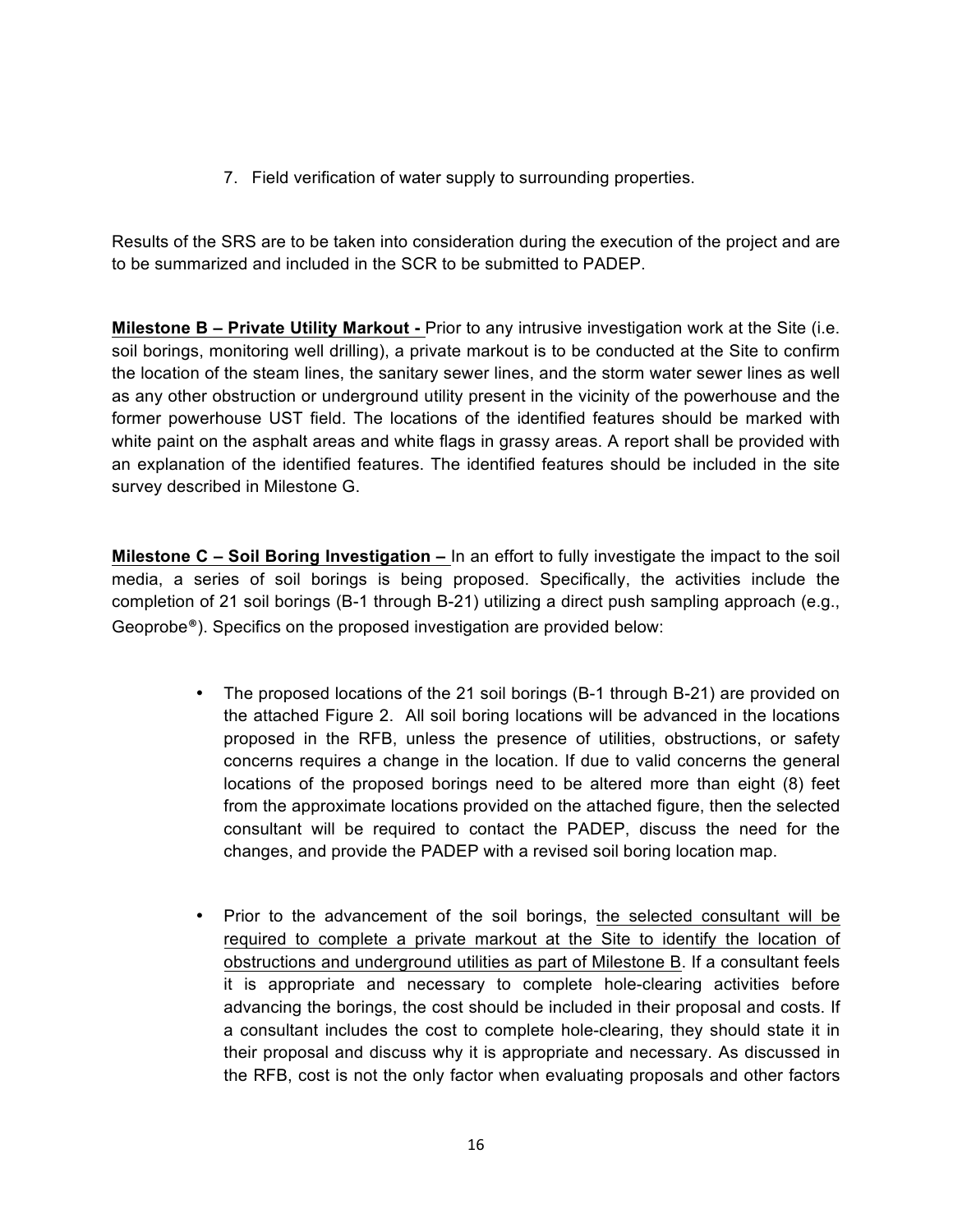are taken into consideration during the review process, including appropriate safety measures.

- Soil borings will be advanced to groundwater, bedrock, or refusal, whichever is encountered first. However, in the event that there is no evidence of petroleum hydrocarbon impact (includes olfactory, visual, and field instrument detections) for more than 30 feet, then the boring maybe terminated. Soil samples will be collected and logged continuously by an on-site geologist for soil classification and structure, odor, soil moisture, soil texture, color, visual petroleum impacts and screened with an appropriate field-screening instrument. Soils should be described using the Unified Soil Classification System.
- A total of 42 soil samples (two (2) soil samples per boring) shall be collected and submitted to an accredited laboratory for analysis. One (1) sample from each boring should be collected from the soil interval exhibiting the highest fieldscreening reading or evidence of petroleum impacts (i.e., staining, free product, etc.) in each borehole. The second soil sample will be collected at the bedrock interface or just above groundwater (if encountered) in an effort to delineate the soil impacts. Please note that If no elevated field-screening readings or other indicators of impact are observed, two (2) soil samples should still be collected from each boring with one sample to still be collected at the bedrock interface or just above groundwater (if encountered). The depth of the other sample (if no elevated field-screening readings or other indicators of impact are observed) should be determined based on the selected consultant's professional opinion.
- A total of 42 soil samples are proposed to be collected both in laboratorysterilized sample jars and using the Encore sampling method. The samples will then be placed on ice and delivered to an accredited laboratory for chemical analysis. Soil samples will be collected and analyzed for the PADEP unleaded gasoline and diesel short list (benzene, toluene, ethylbenzene, total xylenes, MTBE, naphthalene, isopropylbenzene, 1,3,5-trimethylbenzene, and 1,2,4 trimethylbenzene). The analytical data, field results; boring logs, and sampling map from the event will be summarized and included in a SCR.
- In addition, one (1) duplicate sample and one (1) equipment blank sample will be collected and submitted per day of sampling.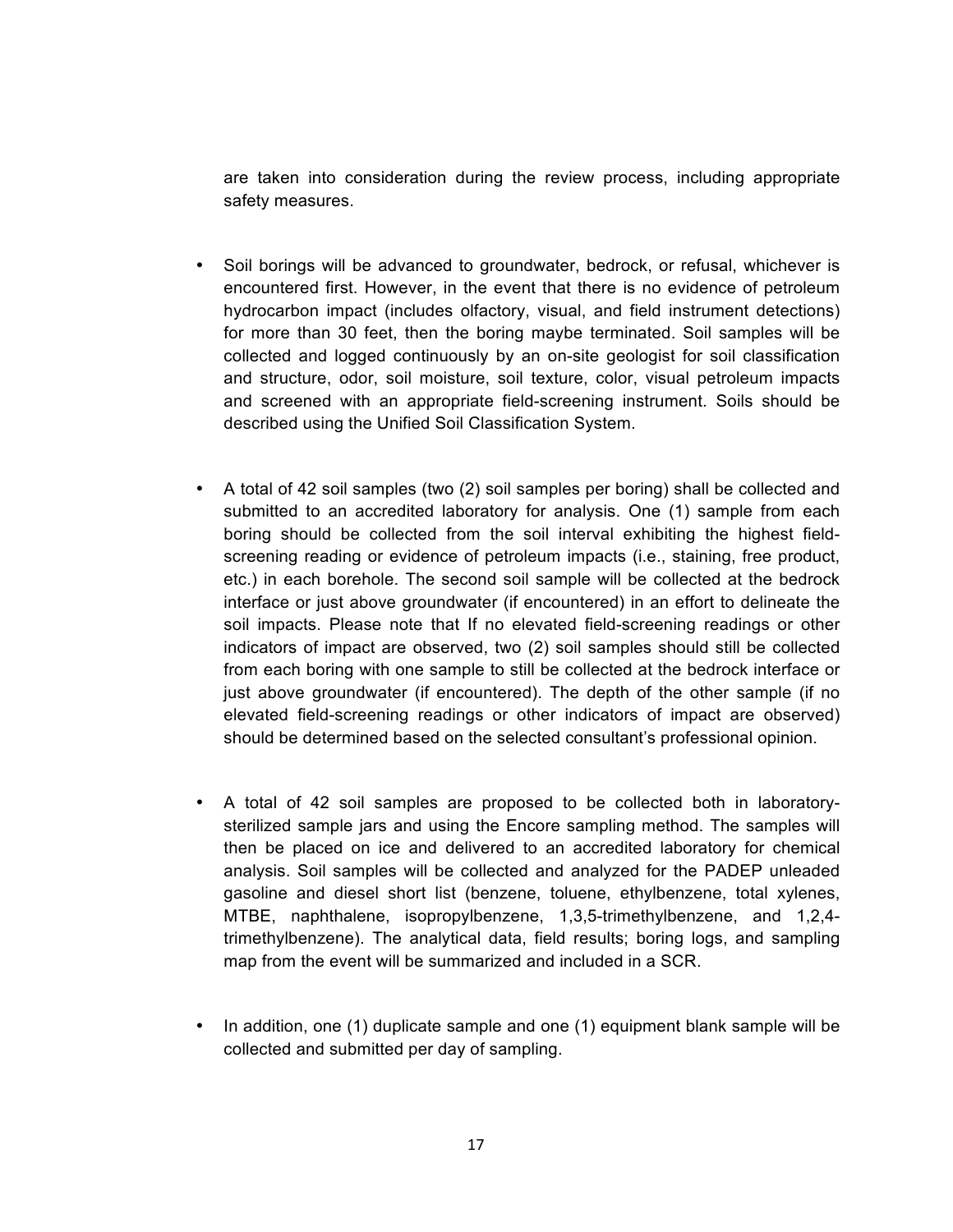- Samples should be properly handled under chain of custody documentation protocol and kept cold from sample collection until the samples are relinquished to the accredited laboratory.
- The laboratory to be utilized should be identified in the bid package. Upon receipt of the results, the consultant should forward a copy of the analytical data to the Solicitor and PAUSTIF (or its designated representative).
- Compile the field findings and laboratory data into a summary table and comprehensive soil boring logs.

**Milestone D – Deep Monitoring Well Installation –** In order to fully characterize the dissolved phase plume in the deep overburden aquifer, a total of four monitoring wells (MW-2A and MW-5 through MW-7) are to be installed at the Site. The proposed locations of the monitoring wells are provided on the attached Figure 2. As part of the installation of the wells, the selected consultant should consider the following:

- All monitoring well locations will be advanced in the locations proposed in the RFB, unless instructed otherwise by the Technical Contact or the presence of utilities, obstructions, or safety concerns requires a change in the location. The proposed location of the monitoring wells is provided on Figure 2 in Attachment 3. If due to valid concerns prior to drilling, the general locations of the proposed monitoring wells need to be altered significantly from the approximate locations provided on the attached figure, then the selected consultant will be required to contact the Technical Contact, discuss the need for the changes, and provide the Technical Contact with a revised well location map.
- Prior to the advancement of the monitoring wells, the selected consultant will be required to complete a private markout at the Site to identify the location of obstructions and underground utilities as part of Milestone B. If a consultant feels it is appropriate and necessary to complete hole-clearing activities before advancing the borings, the cost should be included in their proposal and costs. If a consultant includes the cost to complete hole-clearing, they should state it in their proposal and discuss why it is appropriate and necessary. As discussed in the RFB, cost is not the only factor when evaluating proposals and other factors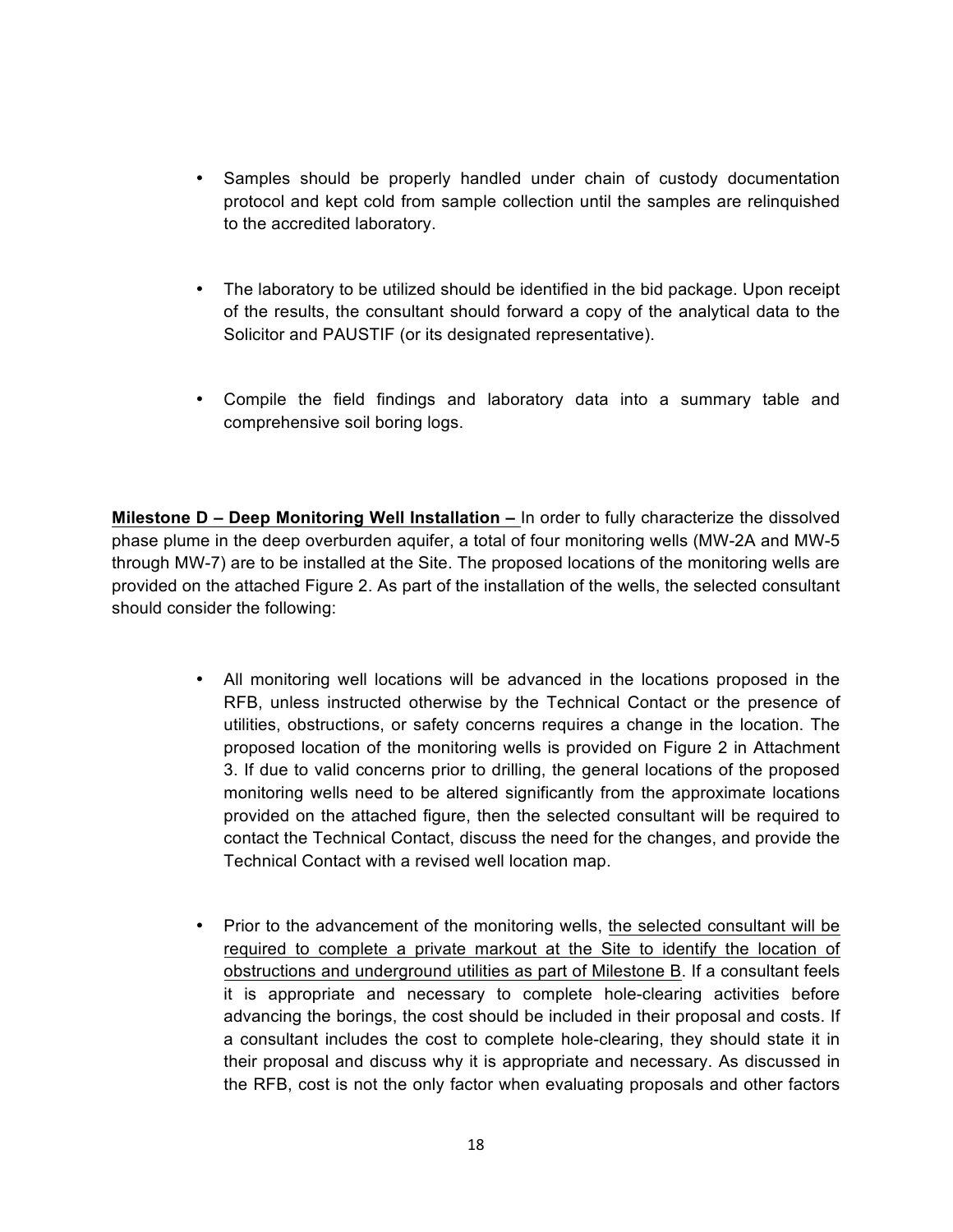are taken into consideration during the review process, including appropriate safety measures.

- The four monitoring wells will be advanced to a total estimated depth of 40 ftbsg with approximately 20 feet of four-inch diameter, schedule 40 PVC flush threaded casing and approximately 20 feet of four-inch diameter, schedule 40 PVC flush threaded 0.010 slot size screening. The annular space should be appropriately sealed in an effort to prevent possible vertical movement through the borehole from the shallower intervals to deeper water bearing zones. Drilling is to be conducted under the supervision of a Pennsylvania-licensed Professional Geologist and the construction specifications will be determined by the Professional Geologist and dictated by actual site conditions (i.e. actual depth to groundwater, etc.). The wells should be drilled and constructed in accordance with generally accepted practices as outlined in the PADEP Groundwater Monitoring Guidance Manual, dated January 1, 1999 (Document # 383-3000- 001). Based on anticipated drilling conditions, a Pennsylvania-licensed driller may install the wells using either hollow-stem auger or air-rotary methods. In addition, B&B will remind the selected consulting firm that careful consideration needs to be taken when installing the proposed monitoring wells. Specifically, the wells should not be over drilled, under screened, or screened across the overburden and bedrock.
- A flush-mounted manhole shall be cemented into place to complete the well at grade level. A locking, pressure fit, watertight cap will be used to prevent the infiltration of surface runoff and rainwater and to restrict access by unauthorized individuals.
- Drilling should be conducted under the supervision of a Pennsylvania-licensed Professional Geologist, although a field supervisor may be used in the field on a day-to-day basis. The field supervisor should visually inspect subsurface materials encountered during drilling, screen cuttings with an appropriate fieldscreening instrument, and complete field well construction logs. When encountered, soils should be described using the Unified Soil Classification System. Bedrock should be described using USGS descriptive protocol, with the identification of the depth of and size of potential fractures and/or other subsurface anomalies.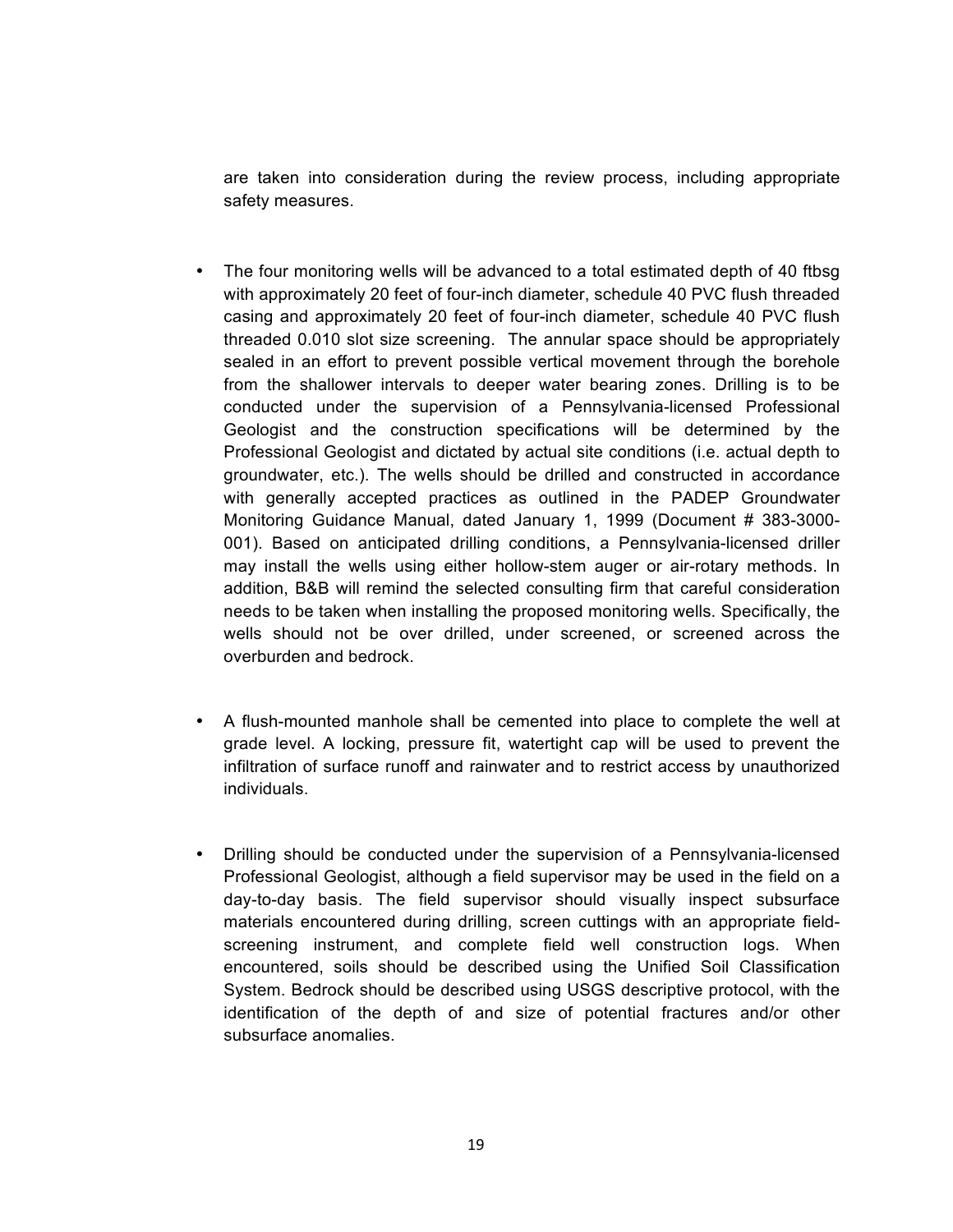- The newly installed monitoring wells should be developed to promote adequate hydraulic connection between the aquifer and the well. Depending on the depth and amount of sediment in the well, development should be completed via mechanical surging using either a bailer or an electric submersible pump, or by airlift techniques.
- Compile the field findings into comprehensive monitoring well construction diagrams and logs.
- **All IDW waste** should be disposed of per the instructions included in the "General SOW Requirements" and "Site Specific Milestones" section of the RFB.

**Milestone E – Installation of Shallow Monitoring Wells –** A total of five shallow monitoring wells (MW-8 through MW-12) are proposed for installation at this Site to investigate whether a shallow water bearing zone is present. The proposed locations of the monitoring wells are provided on the attached Figure 2. As part of the installation of the wells, the selected consultant should consider the following:

- All monitoring well locations will be advanced in the locations proposed in the RFB, unless instructed otherwise by the Technical Contact or the presence of utilities, obstructions, or safety concerns requires a change in the location. If due to valid concerns prior to drilling, the general locations of the proposed monitoring wells need to be altered significantly from the approximate locations provided on the attached figure, then the selected consultant will be required to contact the Technical Contact, discuss the need for the changes, and provide the Technical Contact with a revised well location map.
- Prior to the advancement of the monitoring wells, the selected consultant will be required to complete a private markout at the Site to identify the location of obstructions and underground utilities as part of Milestone B. If a consultant feels it is appropriate and necessary to complete hole-clearing activities before advancing the borings, the cost should be included in their proposal and costs. If a consultant includes the cost to complete hole-clearing, they should state it in their proposal and discuss why it is appropriate and necessary. As discussed in the RFB, cost is not the only factor when evaluating proposals and other factors are taken into consideration during the review process, including appropriate safety measures.
- For the shallow monitoring wells, the borehole will be drilled to an anticipated maximum depth of approximately 10 feet bsg, and a monitoring well will be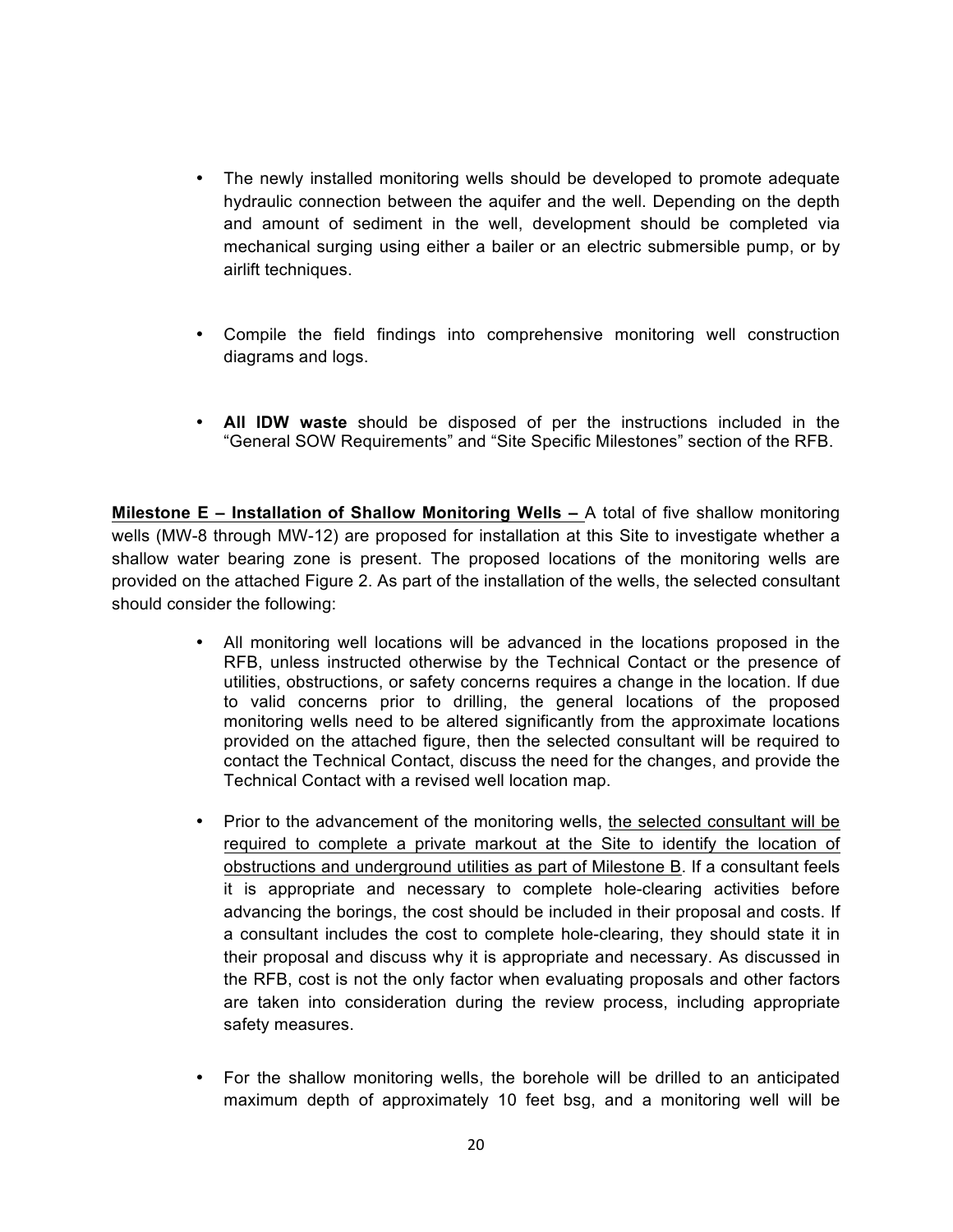constructed using no more than 2 feet of schedule 40 PVC flush threaded casing and with schedule 40 PVC flush threaded 0.010 slot size screening to be installed in the remaining length of the well column. The total depth and screening interval provided are approximated based on limited available information.

- Drilling is to be conducted under the supervision of a Pennsylvania-licensed Professional Geologist and the construction specifications will be determined by the Professional Geologist and dictated by actual site conditions (i.e. actual depth to groundwater, etc.). The wells should be drilled and constructed in accordance with generally accepted practices as outlined in the PADEP Groundwater Monitoring Guidance Manual, dated January 1, 1999 (Document # 383-3000- 001). In addition, B&B will remind the selected consulting firm that careful consideration needs to be taken when installing the proposed monitoring wells. Specifically, the wells should not be over drilled, under screened, or screened across the multiple water bearing zones.
- A flush-mounted manhole shall be cemented into place to complete the well at grade level. A locking, pressure fit, watertight cap will be used to prevent the infiltration of surface runoff and rainwater and to restrict access by unauthorized individuals.
- The newly installed monitoring wells should be developed to promote adequate hydraulic connection between the aquifer and the well. Depending on the depth and amount of sediment in the well, development should be completed via mechanical surging using either a bailer or an electric submersible pump, or by airlift techniques.
- Compile the field findings into comprehensive monitoring well construction diagrams and logs.
- Drilling should be conducted under the supervision of a Pennsylvania-licensed Professional Geologist, although a field supervisor may be used in the field on a day-to-day basis. The field supervisor should visually inspect subsurface materials encountered during drilling, screen cuttings with an appropriate fieldscreening instrument, and complete field well construction logs. When encountered, soils should be described using the Unified Soil Classification System. Bedrock should be described using USGS descriptive protocol, with the identification of the depth of and size of potential fractures and/or other subsurface anomalies.
- **All IDW waste** should be disposed of per the instructions included in the "General SOW Requirements" and "Site Specific Milestones" section of the RFB.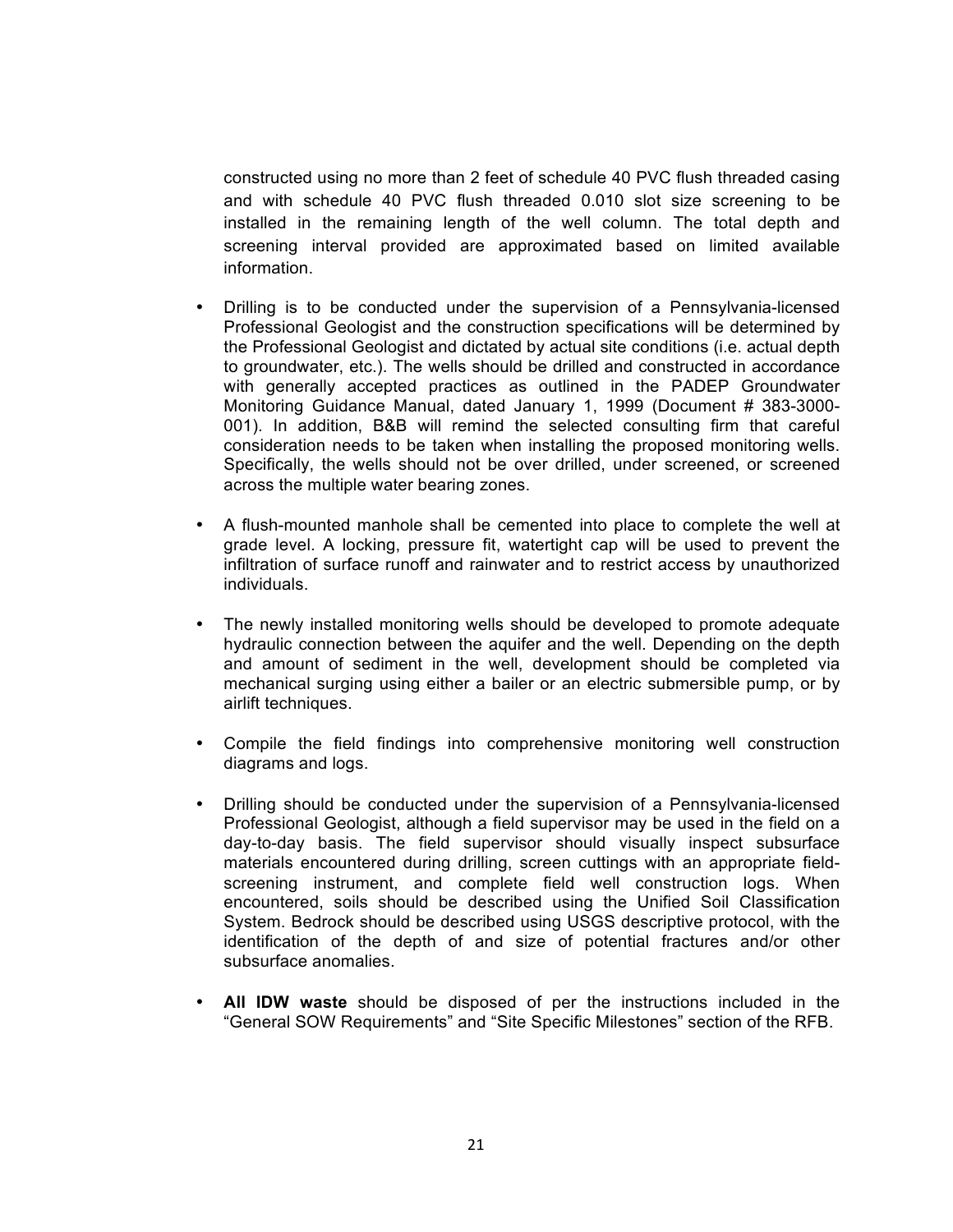**Milestone F – Soil Gas Sampling** – During the characterization of the Site, a total of three (3) soil gas samples are proposed to be collected during each of the two (2) soil gas sampling events. Please note that PAUSTIF will only pay the selected firm for the actual number of events conducted (i.e. if a firm includes the costs to complete 2 events, but only 1 events are conducted; then the firm will only be paid for the 1 event completed). The selected consultant should be prepared to conduct the first soil gas sampling event at the Site within two (2) weeks of the execution of the contract and conduct the second event approximately six (6) weeks after the first event. As part of the soil gas investigation, the selected consultant should consider the following:

- All soil gas points will be advanced in the locations proposed in the RFB, unless the presence of utilities, obstructions, or safety concerns requires a change in the location. The proposed locations of the soil gas points are provided on the attached Site Plan in Attachment 1.
- The vapor intrusion investigation should be completed in a manner consistent with the Land Recycling Technical Guidance Manual – Section IV.A.4 Vapor Intrusion Into Buildings from Groundwater and Soil under the Act 2 Statewide Health Standards, Document 253-0330-100, dated January 24, 2004.
- Samples should be collected in laboratory provided Summa canisters equipped with laboratory calibrated flow regulators and analyzed for the PADEP Constituents list for unleaded gasoline via TO-15.
- The laboratory to be utilized should be identified in the bid package. Upon receipt of the results, the consultant should forward a copy of the analytical data to the solicitor and PAUSTIF (or its designated representative).

Results from soil gas sampling events will be summarized and presented to the PADEP in the SCR.

**Milestone G – Site Survey –** Following the completion of Milestone B, Milestone C, Milestone D, Milestone E, and Milestone F, a professional survey of the Site by a Pennsylvania-licensed surveyor including all current site features (e.g., buildings, property boundaries, monitoring wells, sanitary and storm sewers, etc.) shall be completed. All monitoring wells, soil borings, soil gas points, the Site building, sanitary and storm sewer lines, property boundaries and other important Site features are to be surveyed with the purpose of placing their horizontal coordinates on a scaled site map. In addition, the vertical coordinates of the new monitoring well top of casings and surface grade are to be surveyed. The benchmark elevation shall be obtained by referencing the approximate ground surface elevation of the property or from an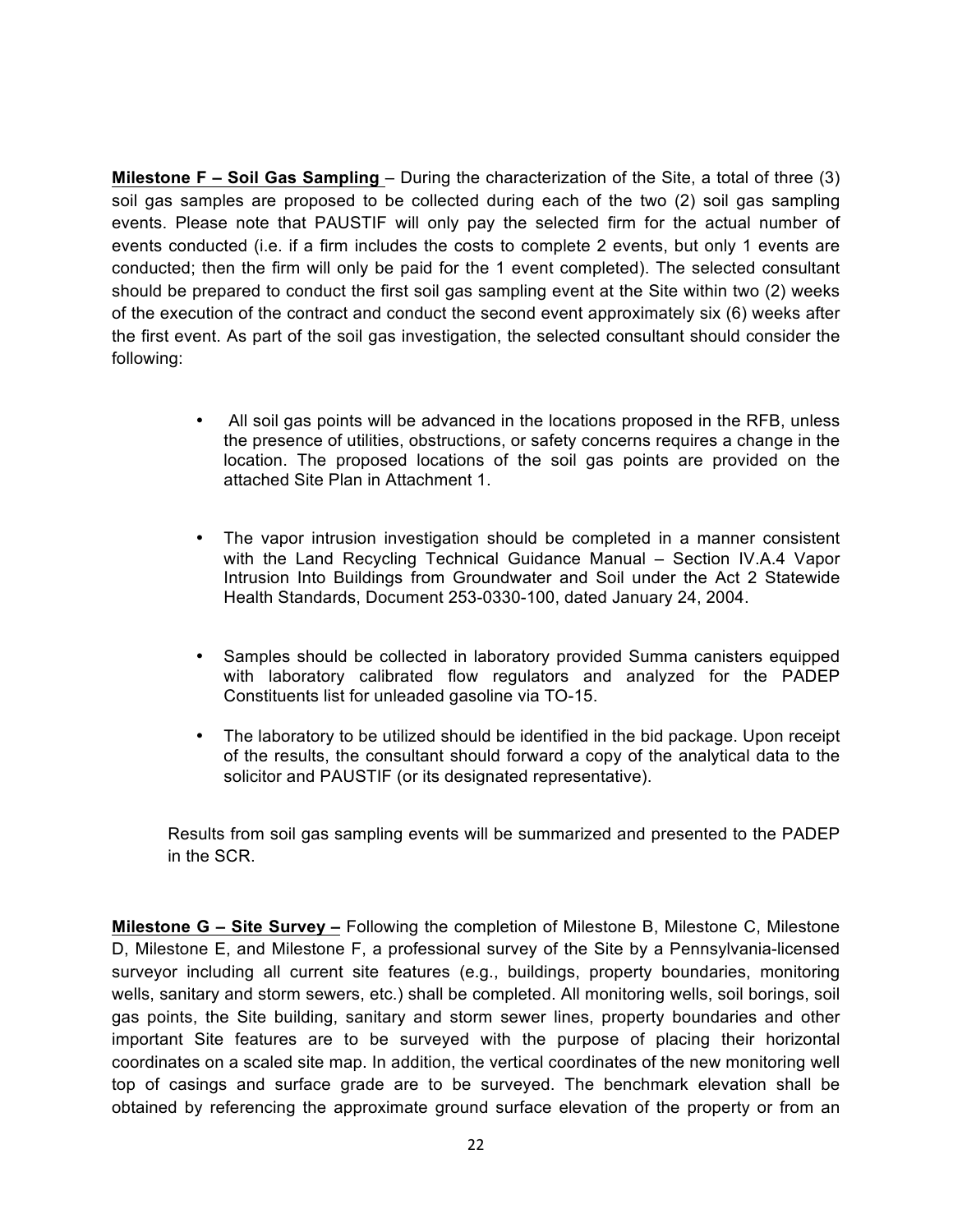available benchmark from a USGS topographic map or benchmark elevation marker located at the Site. In conjunction with collecting depth to groundwater readings during sampling events and in an effort to establish groundwater flow at the Site, tops of casing for the existing monitoring wells are to be surveyed to facilitate the construction of a Site wide groundwater flow map. In addition, the presence of SPL (if detected) needs to be taken into consideration when calculating the static water levels in the wells and constructing a Site wide groundwater flow map. Groundwater elevation data collected following the installation of the additional monitoring wells along with data from the site survey will be utilized to produce a series of summary figures which will provide additional information as to the groundwater flow direction in each of the monitored water bearing zones.

### **Milestone H – Aquifer Testing –**

*Milestone H1 - Slug Tests –* Rising head slug testing will be conducted on four (4) of the monitoring wells at the Site. A PVC slug will be used to displace the static water level in the well while a transducer will record water levels before the slug is placed in the well, during the recovery of the water level back to the original static water level, and following the removal of the slug. Transducers should be used to monitor the water levels in the wells during each of the slug tests. The data collected by the transducer during the slug tests, the selected consultant will calculate Site-specific hydrogeologic values including permeability. All of the calculated values will allow for the modeling efforts and risk assessment activities to be conducted with Site specific data rather than using published values. In addition, the data collected during the slug testing of the monitoring wells will be evaluated to determine the appropriate monitoring well to be used for the step test and the eight (8) hour pump test. Results from the slug testing activities are to be summarized and included in the SCR to be submitted to PADEP.

*Milestone H2 - Step Test –* The monitoring well demonstrating the highest permeability during the slug test will be used for the step test and the subsequent eight (8) hour pump test. The selected consultant will conduct a two-hour step test on the well determined by the slug test results to have the highest permeability. The data collected during the step drawdown test will be used to determine an optimal pumping rate and yield for the constant rate pumping test. Results from the step testing activities are to be summarized and included in the SCR to be submitted to PADEP.

*Milestone H3 – Pump Test –* Once the pumping rate has been determined, an eight (8) hour constant rate pumping test will be conducted by the selected consultant on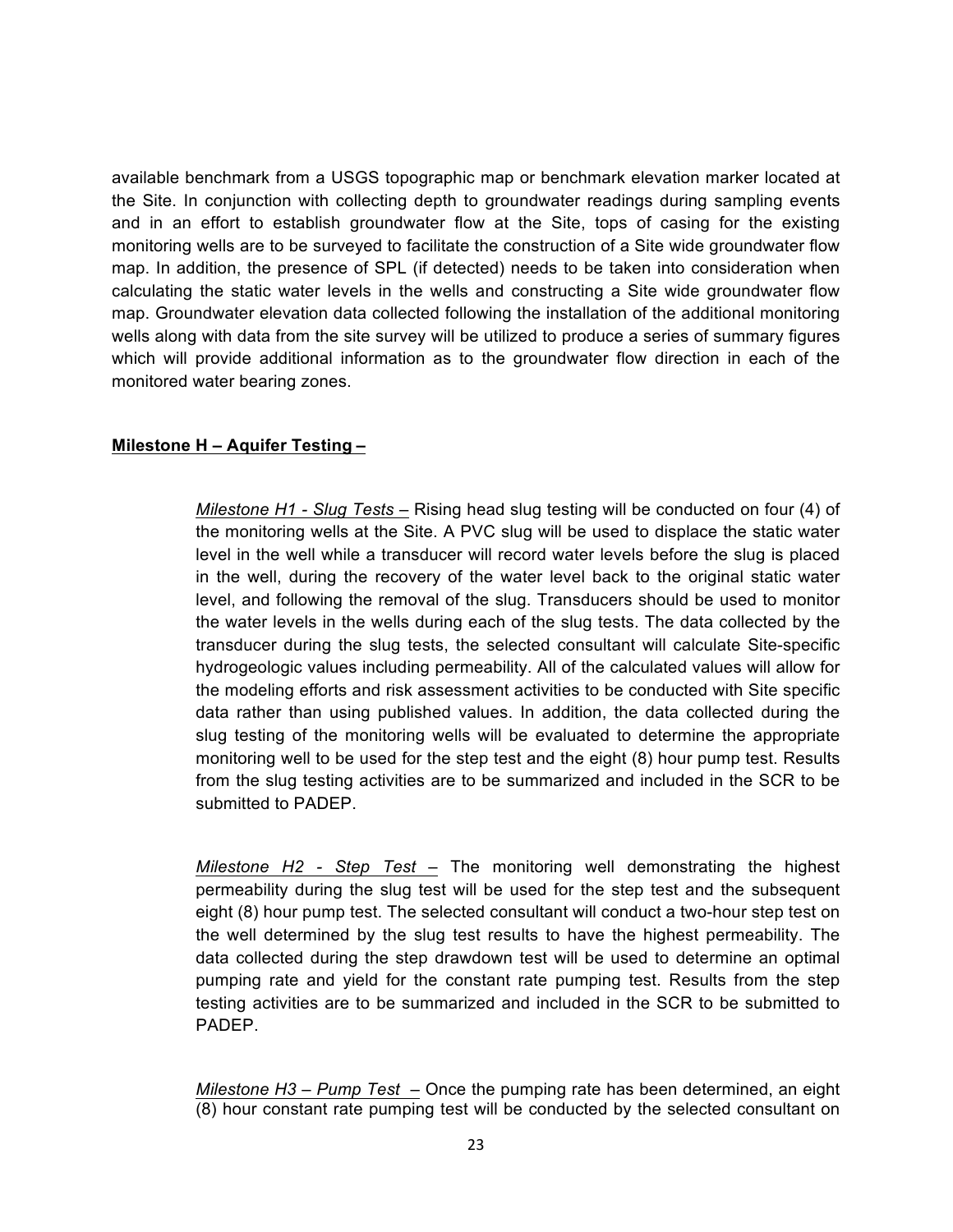the selected monitoring well at the Site. Transducers will be used to monitor the resultant water levels in the pumping well and surrounding overburden monitoring wells to be determined at a later date. Also, the remaining monitoring well network should be gauged periodically throughout the test to provide additional aquifer characterization data. Data collected during the constant rate pumping test will be analyzed and used to calculate Site specific aquifer values including hydraulic conductivity, transmissivity, storage capacity, and groundwater seepage velocity. All of the calculated values will allow for the modeling efforts and risk assessment activities to be conducted with site specific data rather than using published values. Results from the pump testing activities are to be summarized and included in the SCR to be submitted to PADEP. **All IDW waste** should be disposed of per the instructions included in the "General SOW Requirements" and "Site Specific Milestones" section of the RFB.

**Milestone I – Groundwater Monitoring and Sampling** – Following the installation and development of the four additional deep monitoring wells and four shallow monitoring wells, the selected consultant will gauge and sample the entire expanded monitoring well network. For this RFB, please assume the total number of groundwater monitoring and sampling events that will be needed is two (2) events. Please note that PAUSTIF will only pay the selected firm for the actual number of events conducted (i.e. if a firm includes the costs to complete two (2) events, but only one (1) event is conducted; then the firm will only be paid for the one (1) event completed). The selected consultant should be prepared to conduct the first groundwater sampling event at the Site approximately two (2) weeks after the installation of the proposed monitoring wells and conduct the second event approximately four (4) weeks after the first event. Each event should include the following:

- Collect water level readings from each of the monitoring wells using an interface probe capable of distinguishing water and/or the presence or absence of product to the nearest 0.01 feet.
- Record the depth to water readings from the monitoring wells and then use the data to determine water level elevations such that groundwater flow direction can be confirmed.
- Groundwater sampling activities should be conducted in accordance with generally accepted practices as outlined in the final version of the PADEP Groundwater Monitoring Guidance Manual.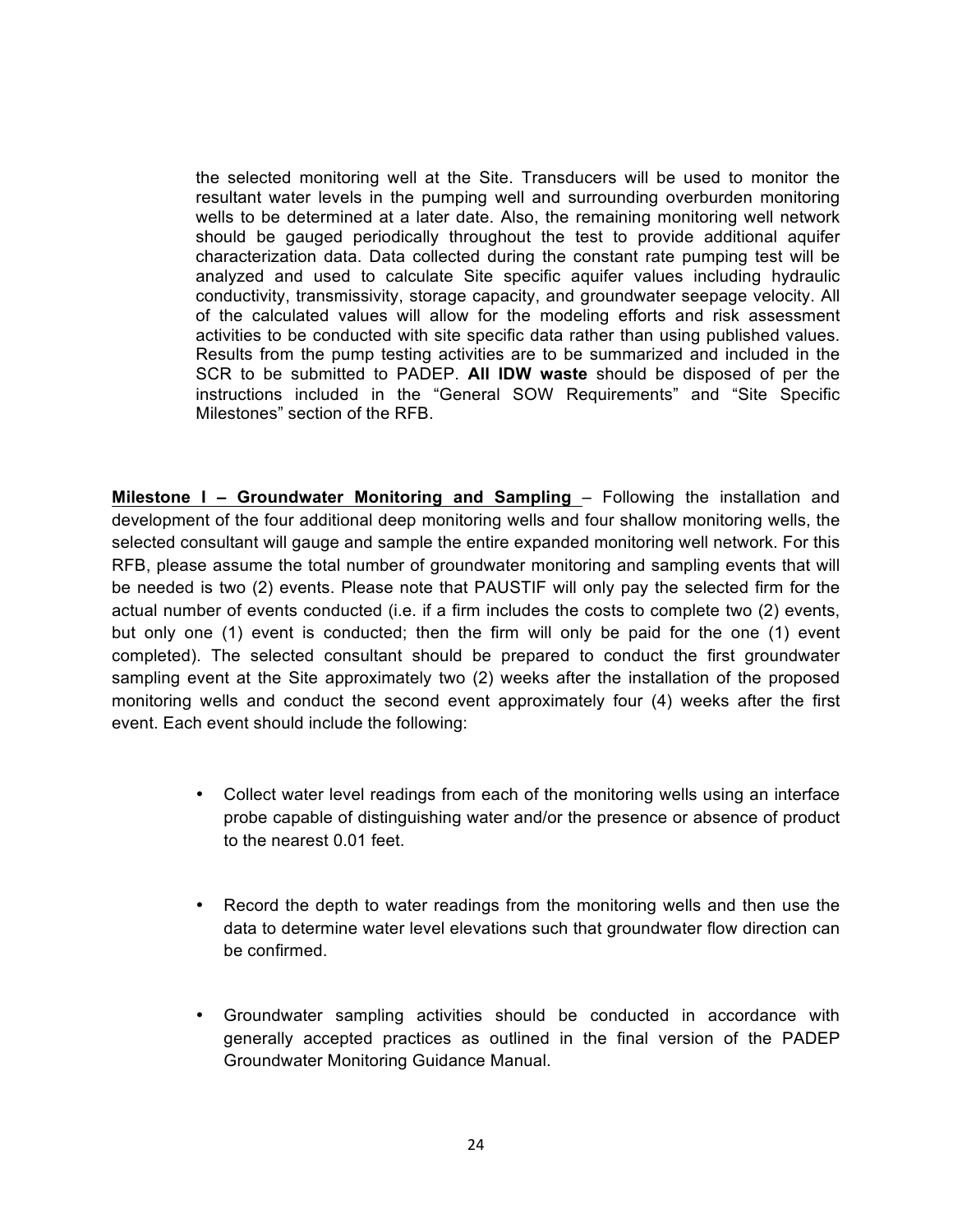- Prior to the collection of groundwater samples, the water column in each of the monitoring wells should be purged by either the removal of approximately three (3) volumes of the water column or via low flow sampling method.
- Sampling equipment should be decontaminated prior to sample collection in accordance with generally accepted industry practices.
- Following purging activities, groundwater samples should be collected as quickly as practical from each of the wells into laboratory supplied bottleware.
- Samples should be properly handled under chain of custody documentation protocol and kept cold from sample collection until the samples are relinquished to the accredited laboratory.
- Groundwater samples collected during each of the events will be sent to an accredited laboratory to be tested for the required constituents of concern in accordance with Pennsylvania's Storage Tank Regulation procedures and cleanup standard criteria as specified in Pennsylvania's Act 2. Specifically, each sample will be analyzed for PADEP unleaded gasoline and diesel short lists (benzene, toluene, ethylbenzene, total xylenes, MTBE, naphthalene, isopropylbenzene, 1,3,5-trimethylbenzene, and 1,2,4-trimethylbenzene).
- In addition to the samples collected from the monitoring wells, one (1) duplicate sample and one (1) equipment blank sample will be collected and submitted per day of sampling.
- The laboratory to be utilized should be identified in the bid package. Upon receipt of the results, the consultant should forward a copy of the analytical data to the solicitor and PAUSTIF (or its designated representative). Following collection of the second round of groundwater monitoring and sampling data, a determination will be made whether additional characterization efforts will be needed or if the completed efforts have fully characterized and delineated the groundwater and soil at the Site. The selected consultant will keep PAUSTIF and the Technical Contact updated on the progress of the investigation.
- **All IDW waste** should be disposed of per the instructions included in the "General SOW Requirements" and "Site Specific Milestones" section of the RFB.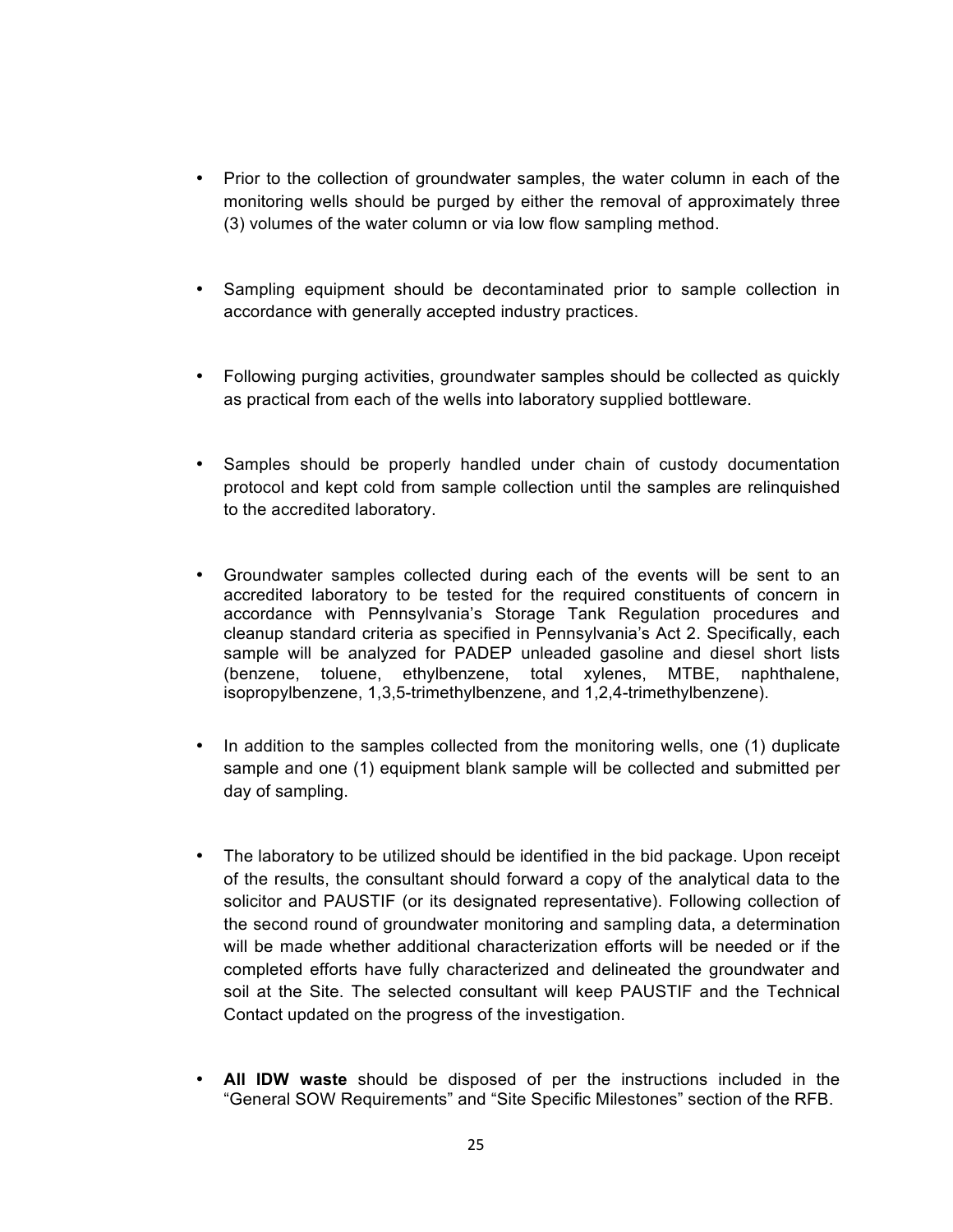### **Milestone J – Fate and Transport Modeling and Site Characterization Report –**

*Milestone J1 - Fate and Transport Modeling –* Fate and Transport evaluations shall be completed as appropriate and consistent with Act 2 guidance documents in order to assess the potential for contaminant migration. This evaluation should take into consideration both the groundwater and soil exceedances at the Site. Each firm should evaluate the data and site specific information provided and determine the most applicable model or models needed to complete appropriate fate and transport modeling for the Site. Please specify which modeling software will be used to predict fate and transport of the COCs exceeding the PADEP SHS in groundwater at the release location and its applicability to the Site.

*Milestone J2 - Preparation of a Site Characterization Report -* Following the completion of the activities proposed in Milestone A through Milestone I as well as the Fate and Transport Modeling noted in Milestone J1, the selected consultant will prepare an SCR for the Site. The information gathered during the aforementioned milestones should be incorporated into a comprehensive SCR that will be submitted to the PADEP and will facilitate the objective to complete regulatory requirements governing the SCR and gain PADEP approval for the report. Specifically, the report should summarize the results of the recent investigations, the findings of the previous investigations, a comprehensive Site history, sensitive receptor information, risk assessment, geologic data, results and analysis of the aquifer testing, discussion on the completed remediation efforts, summary of the predictive modeling efforts completed (if applicable), and a series of summary tables, appendices, and figures illustrating the information provided in the report.

The Report will be completed following the guidelines specified in Pennsylvania Code, Title 25, Chapter 245 and the Land Recycling Program (Act 2) Technical Guidance Manual for a Site Characterization Report. The selected consultant will also present significant conclusions and make recommendations for future work at the Site in the SCR. The report will be appropriately signed and sealed by a licensed Professional Geologist.

Within 120 days of contract execution, a draft SCR and all AutoCAD maps / plans included in the report (e.g., site plan / base map, groundwater elevation maps, dissolved plume maps, soil contaminant distribution maps, etc.) and appendices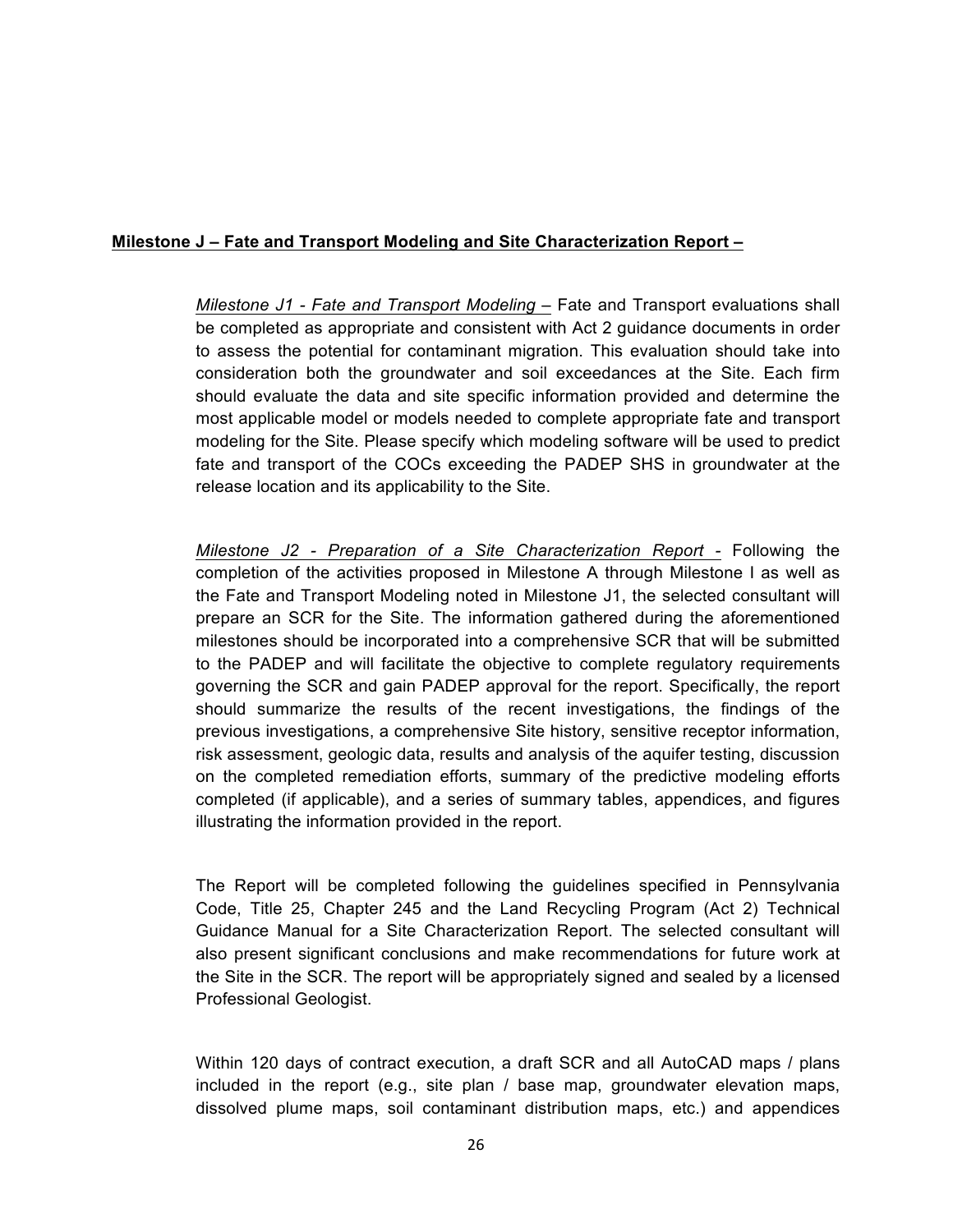(e.g., boring logs, tables, waste disposal documentation, modeling results and analysis, and sensitive receptor information) shall be submitted electronically (in Adobe PDF format) and in hard copy to the Solicitor, PAUSTIF and the Technical Contact for review / comment prior to finalizing the SCR. Once the selected consultant has addressed comments on the draft, the selected consultant shall finalize and issue the report to the PADEP. The draft report is to be submitted no later than the date specified in the schedule presented by the selected consultant.

#### **Milestone K - Feasible Remedial Alternatives Analysis –**

*Milestone K1 – Remedial Alternatives Analysis –* A Remedial Alternatives Analysis should be completed for the Site to compare cleanup alternatives and evaluate which remedial action is most appropriate for the Site. The evaluation should specifically focus on eight (8) key considerations including cost-effectiveness, proven performance, public and environment protectiveness, regulatory compliance, reliability, practical implementation, health & safety and effects on public health and the environment. The findings of the Remedial Alternatives Analysis will be summarized and presented as part of the Feasible Remedial Alternatives Analysis Report. Information/data generated during the interim remedial activities conducted at the Site should be taken into consideration.

*Milestone K2 – Feasible Remedial Alternatives Analysis Report -* Following the completion of the proposed Remedial Alternatives Analysis, a Feasible Remedial Alternatives Analysis Report should be prepared for the Site. The report should detail the procedures and findings from the activities completed in Milestone A through Milestone I and describe the calculations and resultant estimate of the amount of hydrocarbon mass present in the Site's subsurface. It should also take into consideration and summarize the assumption, parameters, and predictions from the predictive modeling scenarios included in the SCR. Figures and appendices supporting the findings of the report should be attached to further illustrate the current condition of the Site. The report should appropriately evaluate the Site and assess the risks as well as provide a proper closure strategy and remedial alternative for the Site. Information/data generated during the interim remedial activities conducted at the Site should be incorporated into this milestone.

All AutoCAD maps / plans included in the report (e.g., site plan / base map, proposed remediation location map, dissolved plume maps, soil contaminant distribution maps, etc.) and appendices (e.g., boring logs, tables, remediation technology information,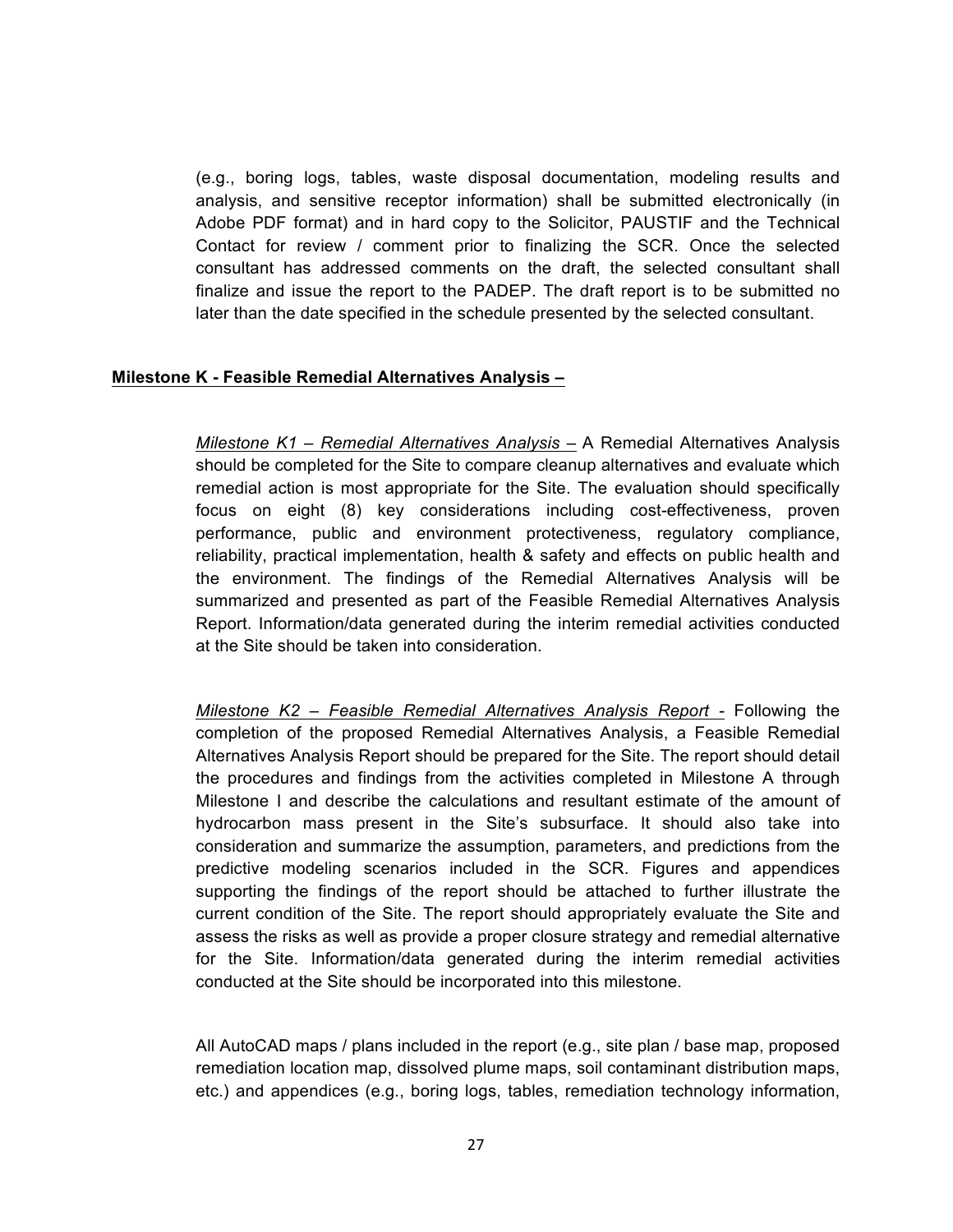fate and transport modeling, risk assessment and sensitive receptor information) shall also be submitted electronically on CD and in hard copy to Solicitor and Technical Contact for review / comment prior to finalizing it. Once the selected consultant has addressed comments on the draft, the selected consultant shall finalize and issue the report to the PADEP.

- **Milestone L – Additional Groundwater Monitoring and Sampling (Cost Adder Milestone)**– Provide a Unit Cost to complete an additional groundwater monitoring and sampling event. The scope of work for this cost adder should follow Milestone I.
	- *Milestone L1 -* The cost provided should be to complete only one (1) event with all the monitoring wells (existing and proposed).
	- *Milestone L2 -* The cost provided should be to sample one (1) additional monitoring well during a groundwater sampling event. The provided cost would be to cover all labor, equipment, laboratory, waste, etc.
- **Milestone M – Preparation of Quarterly Progress Report (Cost Adder Milestone)** Provide a Unit Cost to Prepare a Quarterly Progress Report for submittal to the PADEP. The Progress Report should detail the observations documented during the event, summarize the analytical results, map the groundwater flow direction for the Site, provide iso-concentration maps for compounds exceeding the SWHS, provide hydrographs, discuss the interim remediation efforts (if any), and provide additional scheduling details for upcoming events. A draft of the progress report should be provided to the Solicitor for review and approval prior to submittal to the PADEP. Once the report is approved by the Solicitor, the report can be finalized and submitted to the PADEP. The progress reports discussed are being proposed to meet the PADEP obligation on progress reporting.
- **Milestone N – Installation of Additional Shallow Monitoring Wells (Cost Adder Milestone)** – Provide a Unit Cost to install one (1) additional shallow water monitoring well. The scope of work for this cost adder should follow Milestone E construction guidelines. Please provide costs for the following:
	- *Milestone N1* Installation of one (1) additional shallow monitoring well during a separate mobilization event. The provided cost would be to cover all labor, equipment, subcontractors, waste, etc.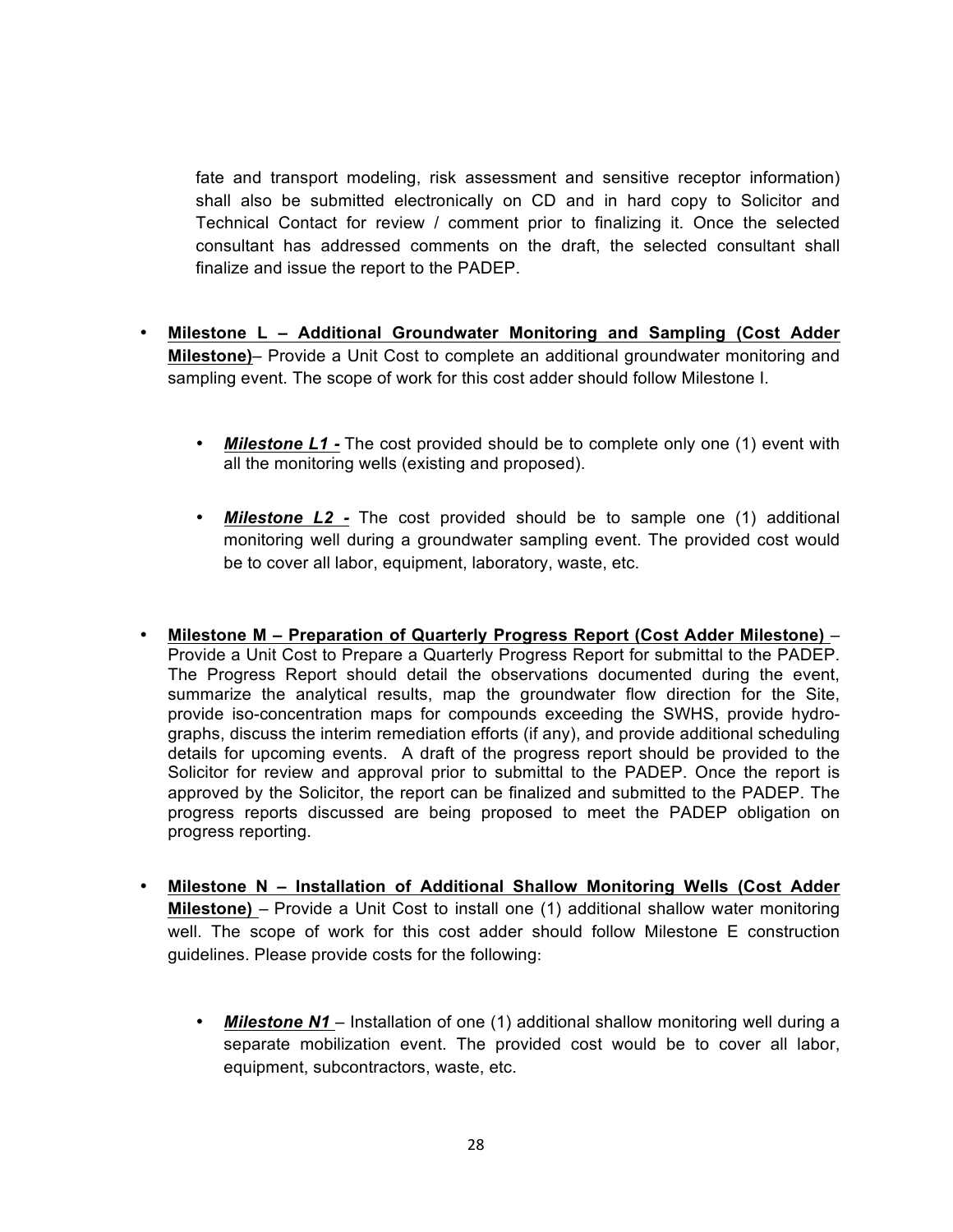- *Milestone N2 -* Installation of one (1) additional shallow monitoring well as an add-on to a drilling investigation where mobilization costs has already been included. The provided cost would be to cover all labor, equipment, subcontractors, waste, etc.
- **Milestone O – Installation of Additional Deep Monitoring Wells (Cost Adder Milestone)** – Provide a Unit Cost to install one (1) additional deep water monitoring well. The scope of work for this cost adder should follow Milestone D construction guidelines. Please provide costs for the following:
	- *Milestone O1*  Installation of one (1) additional shallow monitoring well during a separate mobilization event. The provided cost would be to cover all labor, equipment, subcontractors, waste, etc.
	- *Milestone O2 -* Installation of one (1) additional shallow monitoring well as an add-on to a drilling investigation where mobilization costs has already been included. The provided cost would be to cover all labor, equipment, subcontractors, waste, etc.
- **Milestone P – Update Survey (Cost Adder Milestone)**  Provide a Unit Cost to update the Site's survey to include any additional monitoring well location(s). The scope of work for this cost adder should follow Milestone G.
- **Milestone Q – Offsite Access (Cost Adder Milestone) -** Provide a Unit Cost to secure offsite access on one (1) adjacent residential/commercial property in an effort to install a groundwater monitoring well. The cost should cover the necessary time and materials needed to contact the off-site property owner, draft an access agreement, and obtain approval with one (1) draft revision to the access agreement. The cost does not include any legal fees, payments or permitting costs. Providing this Unit Cost does not commit the consultant to obtain the access agreement. If necessary, the cost should also cover the necessary time and material needed to provide the PADEP with the information they will require to facilitate access to the property.
- **Milestone R – Combined SCR/RAP rather than SCR -** Provide a Unit Cost to prepare a combined SCR/RAP for submittal to the PADEP instead of a SCR. The RAP portion of the report would propose eight (8) quarters of groundwater attainment monitoring. The costs included in this optional cost adder would just be the additional costs needed to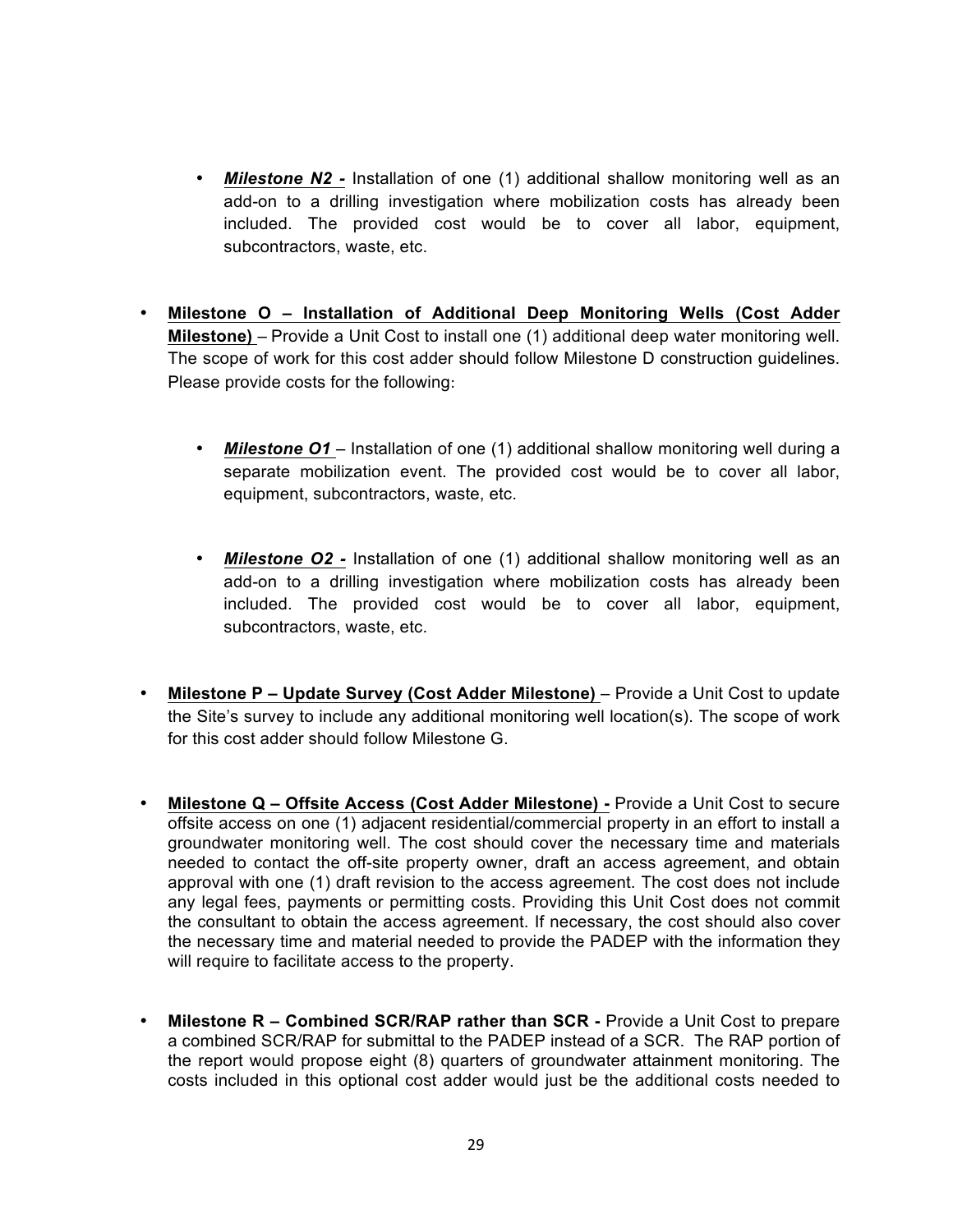write the SCR/RAP above and beyond the costs included in the bid response to write the SCR.

#### **Additional Information**

In order to facilitate PAUSTIF's review and reimbursement of invoices submitted under this claim, the Solicitor requires that project costs be invoiced by the milestone tasks identified in the bid. The standard practice of tracking total cumulative costs by milestone will also be required to facilitate invoice review. Actual milestone payments will occur only after successful and documented completion of the work defined for each milestone. The selected consultant will perform only those tasks/milestones that are necessary to reach the Objective identified in this RFB. Selected consultant will not perform, invoice, or be reimbursed for any unnecessary work completed under a Milestone.

Any "new conditions", as defined in Attachment 1, arising during the execution of the SOW for any of the milestones may result in termination of or amendments to the Remediation Agreement. All necessary modifications to the executed Remediation Agreement will require the prior written approval of the Solicitor and the PAUSTIF. PADEP approval may also be required.